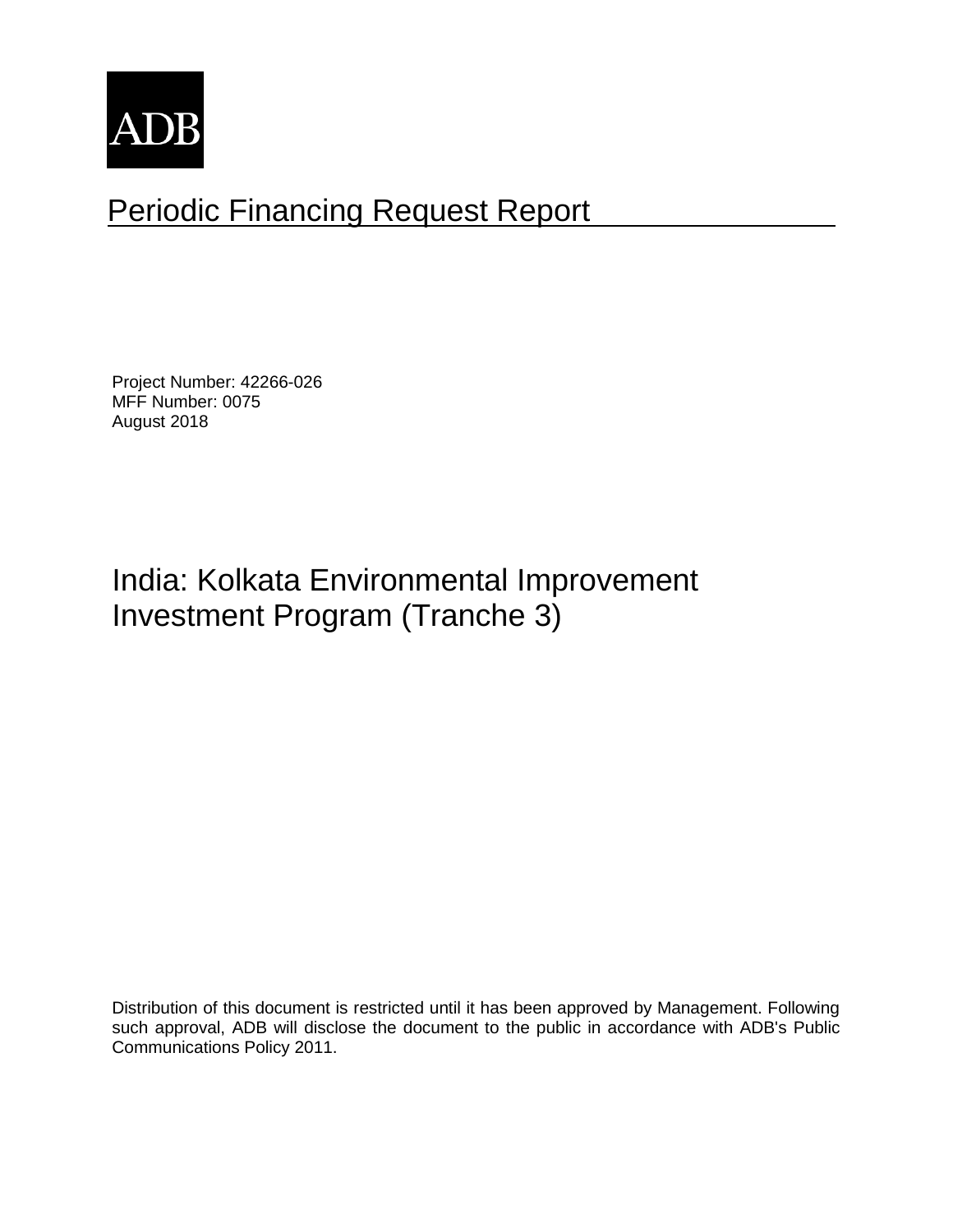## **CURRENCY EQUIVALENTS**

(as of 1 July 2018)

| <b>Currency Unit</b> | $\overline{\phantom{0}}$ | Indian rupees |
|----------------------|--------------------------|---------------|
| \$1.00               | $=$                      | ₹68.4585      |
| ₹1.00                | $=$                      | \$0.01460     |

#### **ABBREVIATIONS**

| <b>ADB</b>     | Asian Development Bank                        |
|----------------|-----------------------------------------------|
| <b>EARF</b>    | environmental assessment and review framework |
| <b>EMP</b>     | environmental management plan                 |
| <b>FFA</b>     | framework financing agreement                 |
| <b>GAP</b>     | gender action plan                            |
| <b>GESI</b>    | gender equality and social inclusion          |
| <b>IEE</b>     | initial environmental examination             |
| <b>KEIIP</b>   | Kolkata Environmental Improvement Investment  |
|                | Program                                       |
| <b>KEIP</b>    | Kolkata Environmental Improvement Project     |
| km             | kilometer                                     |
| <b>KMC</b>     | Kolkata Municipal Corporation                 |
| m <sup>2</sup> | square meter                                  |
| <b>MFF</b>     | multitranche financing facility               |
| <b>NRW</b>     | nonrevenue water                              |
| O&M            | operation and maintenance                     |
| <b>PAM</b>     | project administration manual                 |
| <b>PFR</b>     | project financing request                     |
| <b>PMU</b>     | program management unit                       |
| S&D            | sewerage and drainage                         |
| <b>STP</b>     | sewage treatment plant                        |
| TA             | technical assistance                          |
|                |                                               |

## **NOTES**

- (i) The fiscal year (FY) of the Government of India and its agencies ends on 31 March. "FY" before a calendar year denotes the year in which the fiscal year ends, e.g., FY2018 ends on 31 March 2018.
- (ii) In this report, "\$" refers to United States dollars.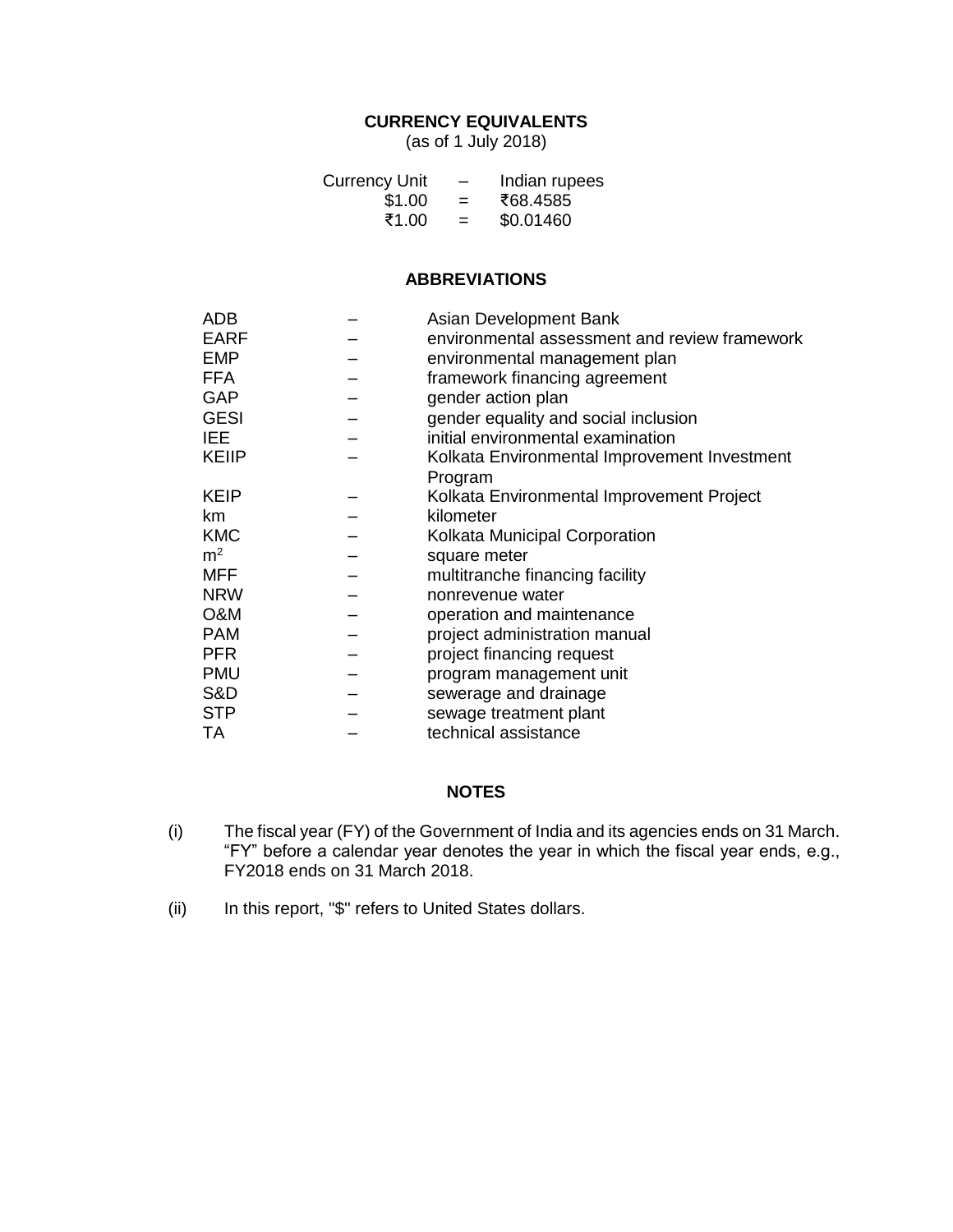| <b>Vice-President</b><br><b>Director General</b><br><b>Director</b> | Wencai Zhang, Operations 1<br>Hun Kim, South Asia Department (SARD)<br>Sekhar Bonu, Urban Development and Water Division, SARD                                                                                                                                                                                                                                                                                                                 |
|---------------------------------------------------------------------|------------------------------------------------------------------------------------------------------------------------------------------------------------------------------------------------------------------------------------------------------------------------------------------------------------------------------------------------------------------------------------------------------------------------------------------------|
| <b>Team leaders</b>                                                 | Neeta Pokhrel, Senior Urban Development Specialist, SARD<br>Sourav Majumder, Project Officer (Urban), SARD                                                                                                                                                                                                                                                                                                                                     |
| <b>Team members</b>                                                 | Cielo Añon, Operations Assistant, SARD<br>Saswati Belliappa, Safeguards Specialist, SARD<br>Christopher Lee Damandl, Senior Counsel, Office of the General<br>Counsel<br>Bebedel Fabe, Project Officer, SARD<br>Luca Di Mario, Urban Development Specialist, SARD<br>Jaemin Nam, Financial Management Specialist, SARD<br>Ninette Pajarillaga, Environment Specialist, SARD<br>Zarah Pilapil, Associate Safeguards Officer (Environment), SARD |
| <b>Peer Reviewer</b>                                                | Sameer A. Kamal, Urban Development Specialist, Southeast Asia<br>Department                                                                                                                                                                                                                                                                                                                                                                    |

In preparing any country program or strategy, financing any project, or by making any designation of or reference to a particular territory or geographic area in this document, the Asian Development Bank does not intend to make any judgments as to the legal or other status of any territory or area.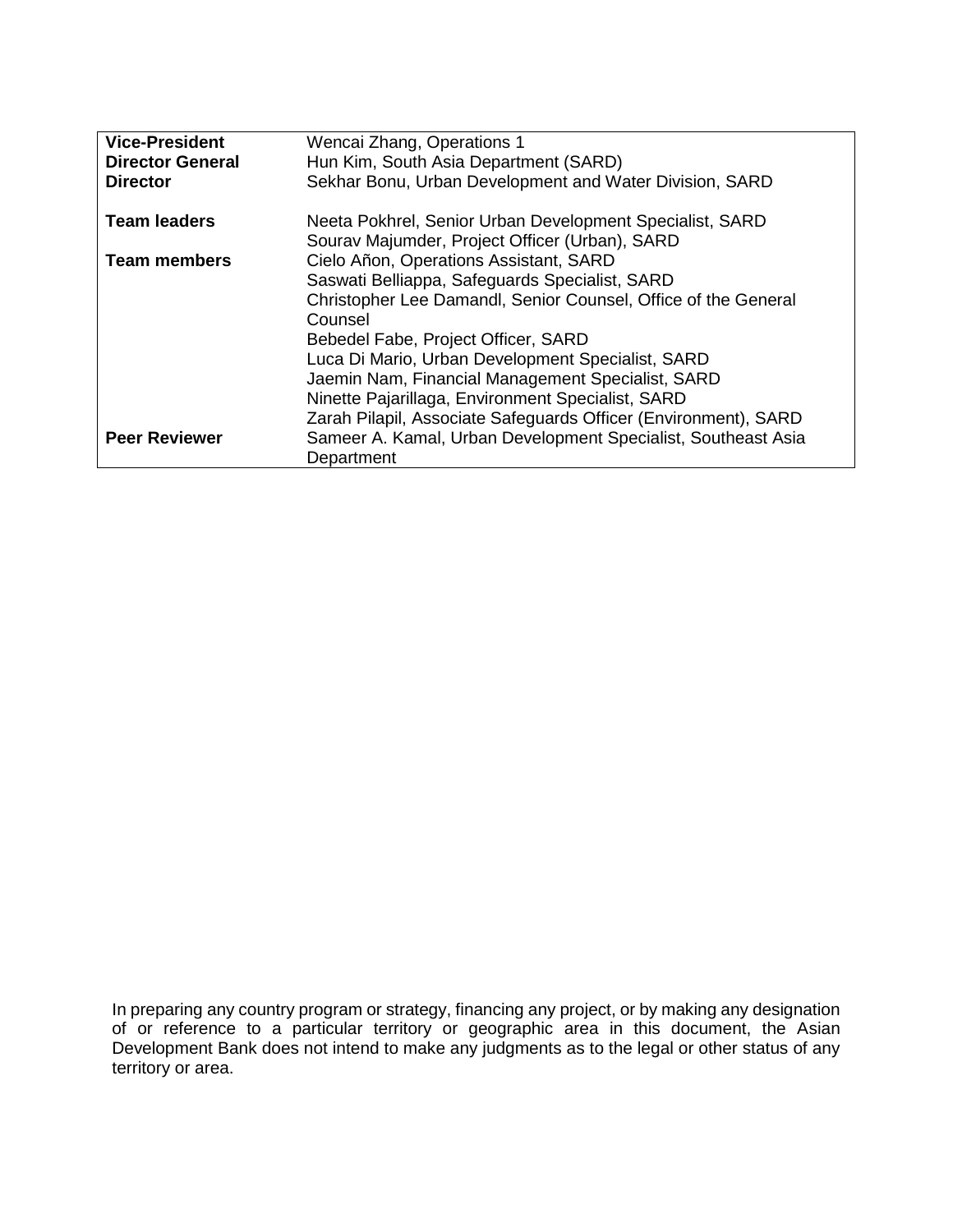## **CONTENTS**

|      |                                         | <b>TRANCHE AT A GLANCE</b>                                                                                                                                  |                             |
|------|-----------------------------------------|-------------------------------------------------------------------------------------------------------------------------------------------------------------|-----------------------------|
| Ι.   |                                         | <b>BACKGROUND</b>                                                                                                                                           | 1                           |
| Ш.   |                                         | ASSESSMENT OF MULTITRANCHE FINANCING FACILITY IMPLEMENTATION                                                                                                | 2                           |
| III. |                                         | PERIODIC FINANCING REQUEST                                                                                                                                  | 4                           |
|      | А.<br>В.<br>С.<br>D.<br>Е.              | Impact and Outcome<br>Outputs<br>Summary Cost Estimates and Financing Plan<br><b>Implementation Arrangements</b><br><b>Project Readiness</b>                | 4<br>4<br>4<br>6<br>6       |
| IV.  |                                         | <b>TECHNICAL ASSISTANCE</b>                                                                                                                                 | 6                           |
| V.   |                                         | <b>DUE DILIGENCE</b>                                                                                                                                        | 7                           |
|      | А.<br><b>B.</b><br>C.<br>D.<br>Е.<br>F. | Technical<br><b>Economic and Financial</b><br>Governance<br>Poverty, Social and Gender<br>Safeguards<br>Summary of Risk Assessment and Risk Management Plan | 7<br>7<br>8<br>8<br>9<br>10 |
| VI.  |                                         | ASSURANCES AND CONDITIONS                                                                                                                                   | 10                          |
| VII. |                                         | THE PRESIDENT'S DECISION                                                                                                                                    | 10                          |

#### APPENDIXES

- 1. Design and Monitoring Framework for Project 3
- 2. Loan Agreement
- 3. Project Agreement
- 4. Project Administration Manual for Project 3
- 5. Updated Contribution to the ADB Results Framework
- 6. Economic Analysis for Project 3
- 7. Financial Analysis for Project 3
- 8. Updated Summary of Poverty Reduction and Social Strategy
- 9. Updated Environmental Assessment and Review Framework
- 10. Initial Environmental Examination: Sewerage and Drainage Network (SD27)
- 11. Initial Environmental Examination: Sewage Treatment Plant (SD28)
- 12. Initial Environmental Examination: Sewage Treatment Plant (SD29)
- 13. Initial Environmental Examination: Sewage Treatment Plant (SD30)
- 14. Initial Environmental Examination: Sewerage and Drainage Network (SD31)
- 15. Initial Environmental Examination: Sewerage and Drainage Network (SD32
- 16. Initial Environmental Examination: Sewerage and Drainage Network (SD34)
- 17. Due Diligence Report: Sewerage and Drainage Network (SD27)
- 18. Due Diligence Report: Sewage Treatment Plant (SD28)
- 19. Due Diligence Report: Sewage Treatment Plant (SD29)
- 20. Due Diligence Report: Sewage Treatment Plant (SD30)
- 21. Due Diligence Report: Sewerage and Drainage Network (SD31)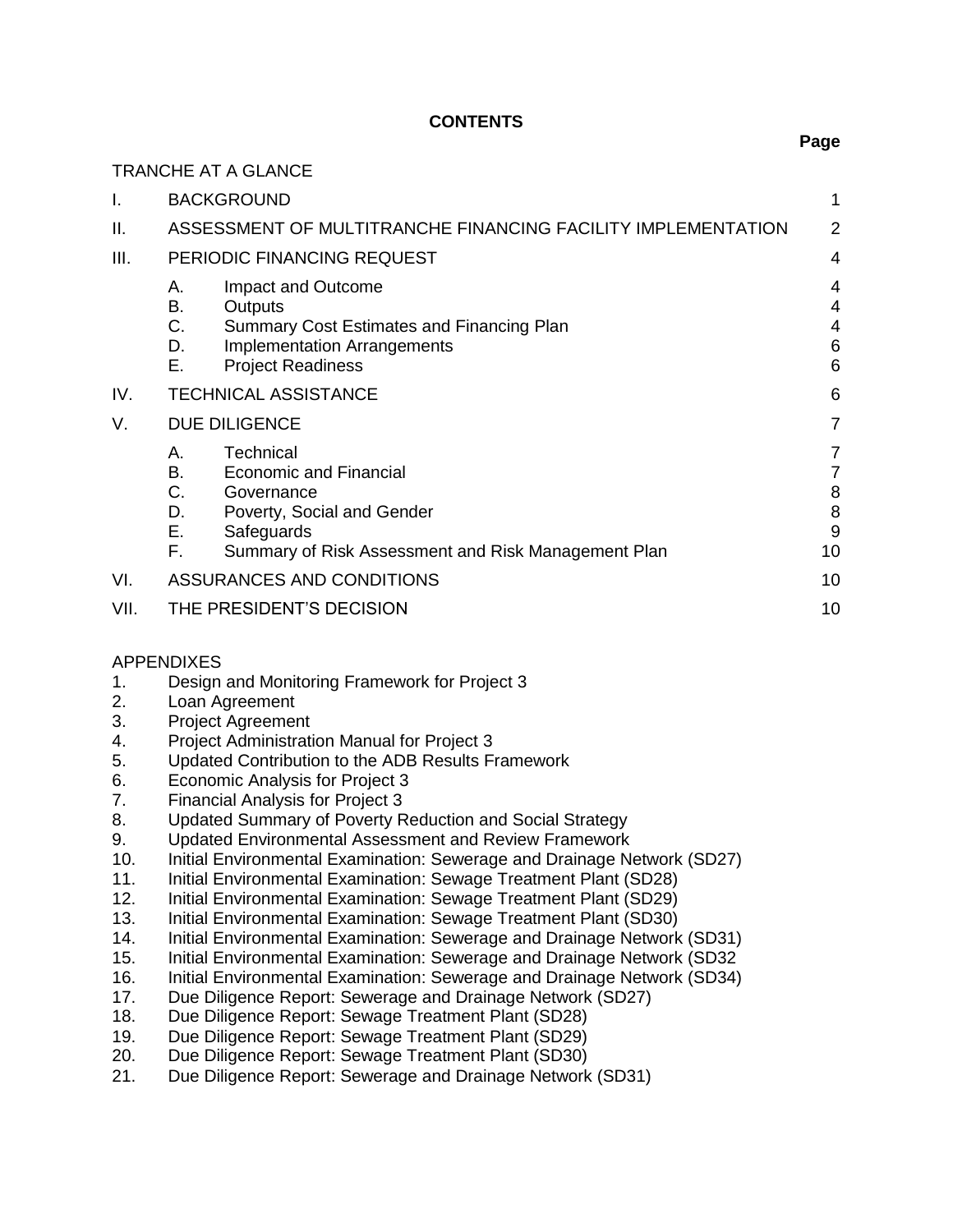- 22. Due Diligence Report: Sewerage and Drainage Network (SD32)
- 23. Due Diligence Report: Sewerage and Drainage Network (SD34)

## SUPPLEMENTARY APPENDIXES

- A. Technical Assistance for Strengthening the Capacity of Kolkata Municipal Corporation for Resilient Urban Services
- B. Project Climate Risk Assessment and Management Summary Report
- C. Financial Management Assessment Update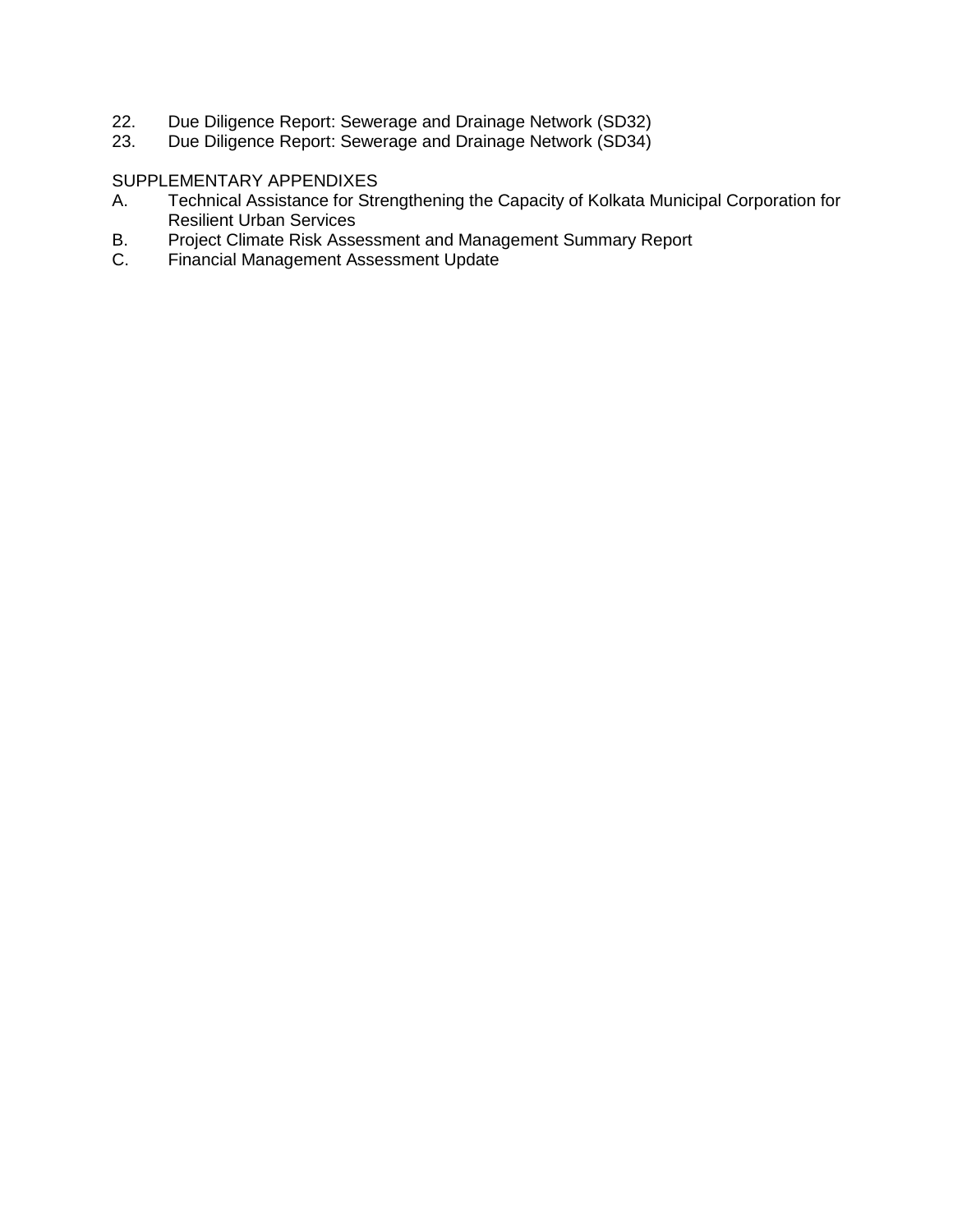Project Classification Information Status: Complete

| 1. Basic Data<br>Project Number: 42266-026<br>SARD/SAUW<br><b>Project Name</b><br>Kolkata Environmental Improvement Investment<br><b>Department/Division</b><br>Program-Tranche 3<br>India<br>Kolkata Municipal<br><b>Executing Agency</b><br>Country<br>Government of India<br><b>Borrower</b><br>Corporation<br><b>ADB Financing (\$ million)</b><br>2. Sector<br>Subsector(s)<br>Urban sewerage<br>✔ Water and other urban<br>100.00<br>infrastructure and<br>services<br>Total<br>100.00<br>3. Strategic Agenda<br><b>Subcomponents</b><br><b>Climate Change Information</b><br>Pillar 2: Access to economic opportunities,<br>Inclusive economic<br>CO <sub>2</sub> reduction (tons per annum)<br>48,550<br>Climate Change impact on the<br>including jobs, made more inclusive<br>arowth (IEG)<br>Medium<br>Global and regional transboundary<br>Environmentally<br>Project<br>environmental concerns<br>sustainable growth<br><b>ADB Financing</b><br>(ESG)<br>Adaptation (\$ million)<br>40.00<br>Mitigation (\$ million)<br>15.00<br>4. Drivers of Change<br>Components<br><b>Gender Equity and Mainstreaming</b><br>Governance and<br>Civil society participation<br>Effective gender mainstreaming<br>Organizational development<br>capacity development<br>(EGM)<br>Public financial governance<br>(GCD)<br>Knowledge solutions<br>Knowledge sharing activities<br>Pilot-testing innovation and learning<br>(KNS)<br>Civil society organizations<br>Partnerships (PAR)<br>Implementation<br><b>Private Sector</b><br>Public sector goods and services essential<br>Private sector<br>development (PSD)<br>for private sector development<br>5. Poverty and SDG Targeting<br><b>Location Impact</b><br>Geographic Targeting<br>Urban<br>No<br>High<br><b>Household Targeting</b><br>No<br><b>SDG Targeting</b><br>Yes<br><b>SDG Goals</b><br>SDG6, SDG13<br>6. Risk Categorization:<br>Low<br>7. Safeguard Categorization Environment: B Involuntary Resettlement: B Indigenous Peoples: C<br>8. Financing<br><b>Modality and Sources</b><br>Amount (\$ million)<br><b>ADB</b><br>100.00<br>Sovereign MFF-Tranche (Regular Loan): Ordinary capital resources<br>100.00<br>Cofinancing<br>0.00<br>0.00<br>None<br>43.00<br>Counterpart<br>43.00<br>Government<br>143.00<br>Total<br>Note: An attached technical assistance will be financed on a grant basis by the Urban Climate Change Resilience Trust Fund under the Urban<br>Financing Partnership Facility in the amount of \$2,000,000. |  |  |  |
|----------------------------------------------------------------------------------------------------------------------------------------------------------------------------------------------------------------------------------------------------------------------------------------------------------------------------------------------------------------------------------------------------------------------------------------------------------------------------------------------------------------------------------------------------------------------------------------------------------------------------------------------------------------------------------------------------------------------------------------------------------------------------------------------------------------------------------------------------------------------------------------------------------------------------------------------------------------------------------------------------------------------------------------------------------------------------------------------------------------------------------------------------------------------------------------------------------------------------------------------------------------------------------------------------------------------------------------------------------------------------------------------------------------------------------------------------------------------------------------------------------------------------------------------------------------------------------------------------------------------------------------------------------------------------------------------------------------------------------------------------------------------------------------------------------------------------------------------------------------------------------------------------------------------------------------------------------------------------------------------------------------------------------------------------------------------------------------------------------------------------------------------------------------------------------------------------------------------------------------------------------------------------------------------------------------------------------------------------------------------------------------------------------------------------------------------------------------------------------------------------------|--|--|--|
|                                                                                                                                                                                                                                                                                                                                                                                                                                                                                                                                                                                                                                                                                                                                                                                                                                                                                                                                                                                                                                                                                                                                                                                                                                                                                                                                                                                                                                                                                                                                                                                                                                                                                                                                                                                                                                                                                                                                                                                                                                                                                                                                                                                                                                                                                                                                                                                                                                                                                                          |  |  |  |
|                                                                                                                                                                                                                                                                                                                                                                                                                                                                                                                                                                                                                                                                                                                                                                                                                                                                                                                                                                                                                                                                                                                                                                                                                                                                                                                                                                                                                                                                                                                                                                                                                                                                                                                                                                                                                                                                                                                                                                                                                                                                                                                                                                                                                                                                                                                                                                                                                                                                                                          |  |  |  |
|                                                                                                                                                                                                                                                                                                                                                                                                                                                                                                                                                                                                                                                                                                                                                                                                                                                                                                                                                                                                                                                                                                                                                                                                                                                                                                                                                                                                                                                                                                                                                                                                                                                                                                                                                                                                                                                                                                                                                                                                                                                                                                                                                                                                                                                                                                                                                                                                                                                                                                          |  |  |  |
|                                                                                                                                                                                                                                                                                                                                                                                                                                                                                                                                                                                                                                                                                                                                                                                                                                                                                                                                                                                                                                                                                                                                                                                                                                                                                                                                                                                                                                                                                                                                                                                                                                                                                                                                                                                                                                                                                                                                                                                                                                                                                                                                                                                                                                                                                                                                                                                                                                                                                                          |  |  |  |
|                                                                                                                                                                                                                                                                                                                                                                                                                                                                                                                                                                                                                                                                                                                                                                                                                                                                                                                                                                                                                                                                                                                                                                                                                                                                                                                                                                                                                                                                                                                                                                                                                                                                                                                                                                                                                                                                                                                                                                                                                                                                                                                                                                                                                                                                                                                                                                                                                                                                                                          |  |  |  |
|                                                                                                                                                                                                                                                                                                                                                                                                                                                                                                                                                                                                                                                                                                                                                                                                                                                                                                                                                                                                                                                                                                                                                                                                                                                                                                                                                                                                                                                                                                                                                                                                                                                                                                                                                                                                                                                                                                                                                                                                                                                                                                                                                                                                                                                                                                                                                                                                                                                                                                          |  |  |  |
|                                                                                                                                                                                                                                                                                                                                                                                                                                                                                                                                                                                                                                                                                                                                                                                                                                                                                                                                                                                                                                                                                                                                                                                                                                                                                                                                                                                                                                                                                                                                                                                                                                                                                                                                                                                                                                                                                                                                                                                                                                                                                                                                                                                                                                                                                                                                                                                                                                                                                                          |  |  |  |
|                                                                                                                                                                                                                                                                                                                                                                                                                                                                                                                                                                                                                                                                                                                                                                                                                                                                                                                                                                                                                                                                                                                                                                                                                                                                                                                                                                                                                                                                                                                                                                                                                                                                                                                                                                                                                                                                                                                                                                                                                                                                                                                                                                                                                                                                                                                                                                                                                                                                                                          |  |  |  |
|                                                                                                                                                                                                                                                                                                                                                                                                                                                                                                                                                                                                                                                                                                                                                                                                                                                                                                                                                                                                                                                                                                                                                                                                                                                                                                                                                                                                                                                                                                                                                                                                                                                                                                                                                                                                                                                                                                                                                                                                                                                                                                                                                                                                                                                                                                                                                                                                                                                                                                          |  |  |  |
|                                                                                                                                                                                                                                                                                                                                                                                                                                                                                                                                                                                                                                                                                                                                                                                                                                                                                                                                                                                                                                                                                                                                                                                                                                                                                                                                                                                                                                                                                                                                                                                                                                                                                                                                                                                                                                                                                                                                                                                                                                                                                                                                                                                                                                                                                                                                                                                                                                                                                                          |  |  |  |
|                                                                                                                                                                                                                                                                                                                                                                                                                                                                                                                                                                                                                                                                                                                                                                                                                                                                                                                                                                                                                                                                                                                                                                                                                                                                                                                                                                                                                                                                                                                                                                                                                                                                                                                                                                                                                                                                                                                                                                                                                                                                                                                                                                                                                                                                                                                                                                                                                                                                                                          |  |  |  |
|                                                                                                                                                                                                                                                                                                                                                                                                                                                                                                                                                                                                                                                                                                                                                                                                                                                                                                                                                                                                                                                                                                                                                                                                                                                                                                                                                                                                                                                                                                                                                                                                                                                                                                                                                                                                                                                                                                                                                                                                                                                                                                                                                                                                                                                                                                                                                                                                                                                                                                          |  |  |  |
|                                                                                                                                                                                                                                                                                                                                                                                                                                                                                                                                                                                                                                                                                                                                                                                                                                                                                                                                                                                                                                                                                                                                                                                                                                                                                                                                                                                                                                                                                                                                                                                                                                                                                                                                                                                                                                                                                                                                                                                                                                                                                                                                                                                                                                                                                                                                                                                                                                                                                                          |  |  |  |
|                                                                                                                                                                                                                                                                                                                                                                                                                                                                                                                                                                                                                                                                                                                                                                                                                                                                                                                                                                                                                                                                                                                                                                                                                                                                                                                                                                                                                                                                                                                                                                                                                                                                                                                                                                                                                                                                                                                                                                                                                                                                                                                                                                                                                                                                                                                                                                                                                                                                                                          |  |  |  |
|                                                                                                                                                                                                                                                                                                                                                                                                                                                                                                                                                                                                                                                                                                                                                                                                                                                                                                                                                                                                                                                                                                                                                                                                                                                                                                                                                                                                                                                                                                                                                                                                                                                                                                                                                                                                                                                                                                                                                                                                                                                                                                                                                                                                                                                                                                                                                                                                                                                                                                          |  |  |  |
|                                                                                                                                                                                                                                                                                                                                                                                                                                                                                                                                                                                                                                                                                                                                                                                                                                                                                                                                                                                                                                                                                                                                                                                                                                                                                                                                                                                                                                                                                                                                                                                                                                                                                                                                                                                                                                                                                                                                                                                                                                                                                                                                                                                                                                                                                                                                                                                                                                                                                                          |  |  |  |
|                                                                                                                                                                                                                                                                                                                                                                                                                                                                                                                                                                                                                                                                                                                                                                                                                                                                                                                                                                                                                                                                                                                                                                                                                                                                                                                                                                                                                                                                                                                                                                                                                                                                                                                                                                                                                                                                                                                                                                                                                                                                                                                                                                                                                                                                                                                                                                                                                                                                                                          |  |  |  |
|                                                                                                                                                                                                                                                                                                                                                                                                                                                                                                                                                                                                                                                                                                                                                                                                                                                                                                                                                                                                                                                                                                                                                                                                                                                                                                                                                                                                                                                                                                                                                                                                                                                                                                                                                                                                                                                                                                                                                                                                                                                                                                                                                                                                                                                                                                                                                                                                                                                                                                          |  |  |  |
|                                                                                                                                                                                                                                                                                                                                                                                                                                                                                                                                                                                                                                                                                                                                                                                                                                                                                                                                                                                                                                                                                                                                                                                                                                                                                                                                                                                                                                                                                                                                                                                                                                                                                                                                                                                                                                                                                                                                                                                                                                                                                                                                                                                                                                                                                                                                                                                                                                                                                                          |  |  |  |
|                                                                                                                                                                                                                                                                                                                                                                                                                                                                                                                                                                                                                                                                                                                                                                                                                                                                                                                                                                                                                                                                                                                                                                                                                                                                                                                                                                                                                                                                                                                                                                                                                                                                                                                                                                                                                                                                                                                                                                                                                                                                                                                                                                                                                                                                                                                                                                                                                                                                                                          |  |  |  |
|                                                                                                                                                                                                                                                                                                                                                                                                                                                                                                                                                                                                                                                                                                                                                                                                                                                                                                                                                                                                                                                                                                                                                                                                                                                                                                                                                                                                                                                                                                                                                                                                                                                                                                                                                                                                                                                                                                                                                                                                                                                                                                                                                                                                                                                                                                                                                                                                                                                                                                          |  |  |  |
|                                                                                                                                                                                                                                                                                                                                                                                                                                                                                                                                                                                                                                                                                                                                                                                                                                                                                                                                                                                                                                                                                                                                                                                                                                                                                                                                                                                                                                                                                                                                                                                                                                                                                                                                                                                                                                                                                                                                                                                                                                                                                                                                                                                                                                                                                                                                                                                                                                                                                                          |  |  |  |
|                                                                                                                                                                                                                                                                                                                                                                                                                                                                                                                                                                                                                                                                                                                                                                                                                                                                                                                                                                                                                                                                                                                                                                                                                                                                                                                                                                                                                                                                                                                                                                                                                                                                                                                                                                                                                                                                                                                                                                                                                                                                                                                                                                                                                                                                                                                                                                                                                                                                                                          |  |  |  |
|                                                                                                                                                                                                                                                                                                                                                                                                                                                                                                                                                                                                                                                                                                                                                                                                                                                                                                                                                                                                                                                                                                                                                                                                                                                                                                                                                                                                                                                                                                                                                                                                                                                                                                                                                                                                                                                                                                                                                                                                                                                                                                                                                                                                                                                                                                                                                                                                                                                                                                          |  |  |  |
|                                                                                                                                                                                                                                                                                                                                                                                                                                                                                                                                                                                                                                                                                                                                                                                                                                                                                                                                                                                                                                                                                                                                                                                                                                                                                                                                                                                                                                                                                                                                                                                                                                                                                                                                                                                                                                                                                                                                                                                                                                                                                                                                                                                                                                                                                                                                                                                                                                                                                                          |  |  |  |
|                                                                                                                                                                                                                                                                                                                                                                                                                                                                                                                                                                                                                                                                                                                                                                                                                                                                                                                                                                                                                                                                                                                                                                                                                                                                                                                                                                                                                                                                                                                                                                                                                                                                                                                                                                                                                                                                                                                                                                                                                                                                                                                                                                                                                                                                                                                                                                                                                                                                                                          |  |  |  |
|                                                                                                                                                                                                                                                                                                                                                                                                                                                                                                                                                                                                                                                                                                                                                                                                                                                                                                                                                                                                                                                                                                                                                                                                                                                                                                                                                                                                                                                                                                                                                                                                                                                                                                                                                                                                                                                                                                                                                                                                                                                                                                                                                                                                                                                                                                                                                                                                                                                                                                          |  |  |  |
|                                                                                                                                                                                                                                                                                                                                                                                                                                                                                                                                                                                                                                                                                                                                                                                                                                                                                                                                                                                                                                                                                                                                                                                                                                                                                                                                                                                                                                                                                                                                                                                                                                                                                                                                                                                                                                                                                                                                                                                                                                                                                                                                                                                                                                                                                                                                                                                                                                                                                                          |  |  |  |
|                                                                                                                                                                                                                                                                                                                                                                                                                                                                                                                                                                                                                                                                                                                                                                                                                                                                                                                                                                                                                                                                                                                                                                                                                                                                                                                                                                                                                                                                                                                                                                                                                                                                                                                                                                                                                                                                                                                                                                                                                                                                                                                                                                                                                                                                                                                                                                                                                                                                                                          |  |  |  |
|                                                                                                                                                                                                                                                                                                                                                                                                                                                                                                                                                                                                                                                                                                                                                                                                                                                                                                                                                                                                                                                                                                                                                                                                                                                                                                                                                                                                                                                                                                                                                                                                                                                                                                                                                                                                                                                                                                                                                                                                                                                                                                                                                                                                                                                                                                                                                                                                                                                                                                          |  |  |  |
|                                                                                                                                                                                                                                                                                                                                                                                                                                                                                                                                                                                                                                                                                                                                                                                                                                                                                                                                                                                                                                                                                                                                                                                                                                                                                                                                                                                                                                                                                                                                                                                                                                                                                                                                                                                                                                                                                                                                                                                                                                                                                                                                                                                                                                                                                                                                                                                                                                                                                                          |  |  |  |
|                                                                                                                                                                                                                                                                                                                                                                                                                                                                                                                                                                                                                                                                                                                                                                                                                                                                                                                                                                                                                                                                                                                                                                                                                                                                                                                                                                                                                                                                                                                                                                                                                                                                                                                                                                                                                                                                                                                                                                                                                                                                                                                                                                                                                                                                                                                                                                                                                                                                                                          |  |  |  |
|                                                                                                                                                                                                                                                                                                                                                                                                                                                                                                                                                                                                                                                                                                                                                                                                                                                                                                                                                                                                                                                                                                                                                                                                                                                                                                                                                                                                                                                                                                                                                                                                                                                                                                                                                                                                                                                                                                                                                                                                                                                                                                                                                                                                                                                                                                                                                                                                                                                                                                          |  |  |  |
|                                                                                                                                                                                                                                                                                                                                                                                                                                                                                                                                                                                                                                                                                                                                                                                                                                                                                                                                                                                                                                                                                                                                                                                                                                                                                                                                                                                                                                                                                                                                                                                                                                                                                                                                                                                                                                                                                                                                                                                                                                                                                                                                                                                                                                                                                                                                                                                                                                                                                                          |  |  |  |
|                                                                                                                                                                                                                                                                                                                                                                                                                                                                                                                                                                                                                                                                                                                                                                                                                                                                                                                                                                                                                                                                                                                                                                                                                                                                                                                                                                                                                                                                                                                                                                                                                                                                                                                                                                                                                                                                                                                                                                                                                                                                                                                                                                                                                                                                                                                                                                                                                                                                                                          |  |  |  |
|                                                                                                                                                                                                                                                                                                                                                                                                                                                                                                                                                                                                                                                                                                                                                                                                                                                                                                                                                                                                                                                                                                                                                                                                                                                                                                                                                                                                                                                                                                                                                                                                                                                                                                                                                                                                                                                                                                                                                                                                                                                                                                                                                                                                                                                                                                                                                                                                                                                                                                          |  |  |  |
|                                                                                                                                                                                                                                                                                                                                                                                                                                                                                                                                                                                                                                                                                                                                                                                                                                                                                                                                                                                                                                                                                                                                                                                                                                                                                                                                                                                                                                                                                                                                                                                                                                                                                                                                                                                                                                                                                                                                                                                                                                                                                                                                                                                                                                                                                                                                                                                                                                                                                                          |  |  |  |
|                                                                                                                                                                                                                                                                                                                                                                                                                                                                                                                                                                                                                                                                                                                                                                                                                                                                                                                                                                                                                                                                                                                                                                                                                                                                                                                                                                                                                                                                                                                                                                                                                                                                                                                                                                                                                                                                                                                                                                                                                                                                                                                                                                                                                                                                                                                                                                                                                                                                                                          |  |  |  |
|                                                                                                                                                                                                                                                                                                                                                                                                                                                                                                                                                                                                                                                                                                                                                                                                                                                                                                                                                                                                                                                                                                                                                                                                                                                                                                                                                                                                                                                                                                                                                                                                                                                                                                                                                                                                                                                                                                                                                                                                                                                                                                                                                                                                                                                                                                                                                                                                                                                                                                          |  |  |  |
|                                                                                                                                                                                                                                                                                                                                                                                                                                                                                                                                                                                                                                                                                                                                                                                                                                                                                                                                                                                                                                                                                                                                                                                                                                                                                                                                                                                                                                                                                                                                                                                                                                                                                                                                                                                                                                                                                                                                                                                                                                                                                                                                                                                                                                                                                                                                                                                                                                                                                                          |  |  |  |
|                                                                                                                                                                                                                                                                                                                                                                                                                                                                                                                                                                                                                                                                                                                                                                                                                                                                                                                                                                                                                                                                                                                                                                                                                                                                                                                                                                                                                                                                                                                                                                                                                                                                                                                                                                                                                                                                                                                                                                                                                                                                                                                                                                                                                                                                                                                                                                                                                                                                                                          |  |  |  |
|                                                                                                                                                                                                                                                                                                                                                                                                                                                                                                                                                                                                                                                                                                                                                                                                                                                                                                                                                                                                                                                                                                                                                                                                                                                                                                                                                                                                                                                                                                                                                                                                                                                                                                                                                                                                                                                                                                                                                                                                                                                                                                                                                                                                                                                                                                                                                                                                                                                                                                          |  |  |  |

#### **TRANCHE AT A GLANCE**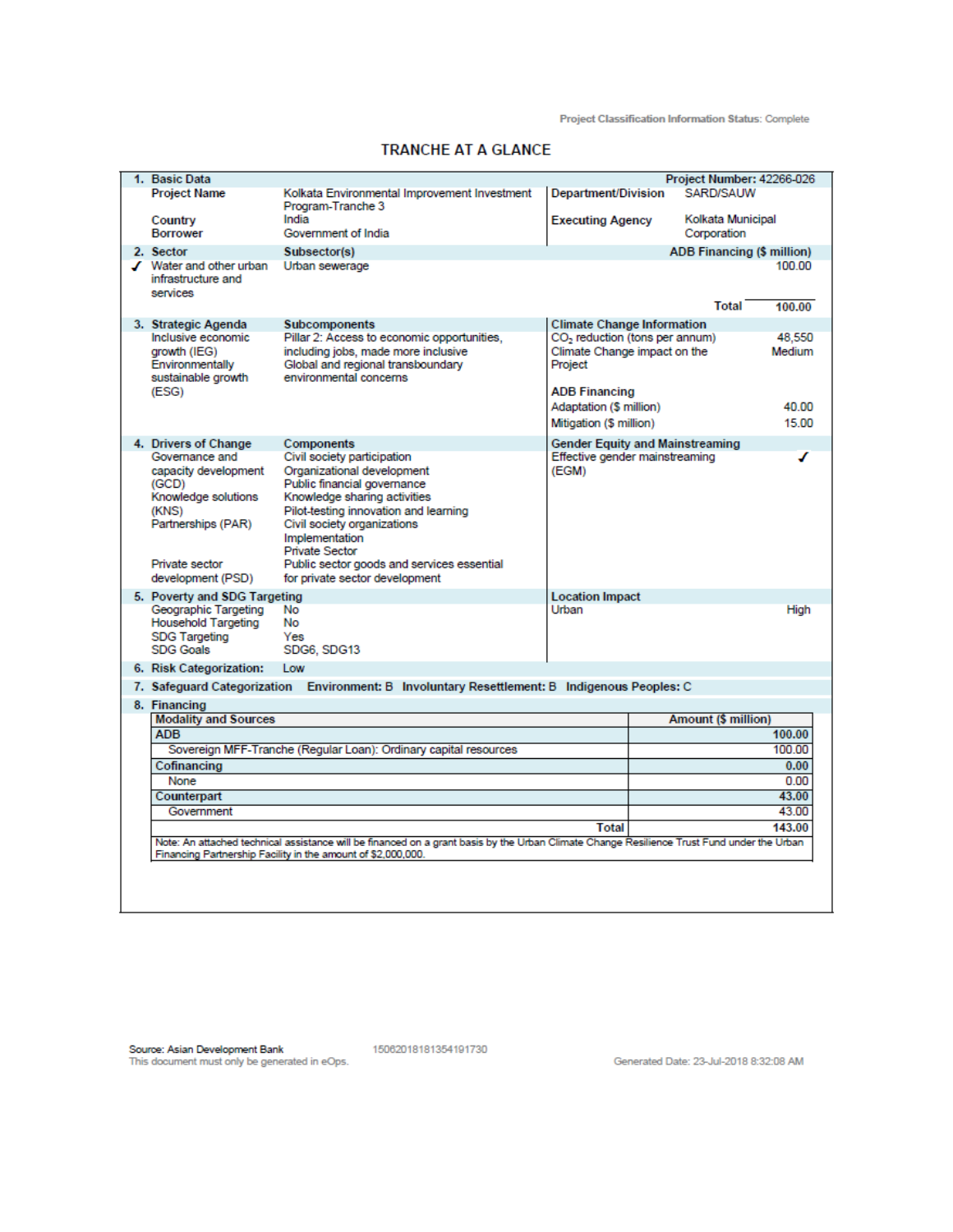## **I. BACKGROUND**

<span id="page-6-0"></span>1. **Multitranche financing facility.** On 26 September 2013, the Asian Development Bank (ADB) approved a multitranche financing facility (MFF) for the Kolkata Environmental Improvement Investment Program (KEIIP) for an amount not exceeding \$400 million to be used until 31 August 2023.<sup>1</sup> The Government of West Bengal (GOWB), through its Kolkata Municipal Corporation (KMC), is the executing agency. KEIIP's outcomes are improved water supply, sewerage and drainage (S&D), service quality, and operational sustainability in selected areas of KMC.

2. Kolkata is the capital of the Indian state of West Bengal, and one of the densest megacities in the world, with 24,000 people per square kilometer. Kolkata faces multiple challenges. In 2017, Kolkata had an estimated 5.2 million people; while the total population of the city and its suburbs was 14.7 million, making it the third-most populous metropolitan area in India.<sup>2</sup> KMC is mandated to provide urban services—including water supply and  $S&D$ —to its citizens, but services are not uniform across the city.<sup>3</sup> In 2007, Kolkata was identified as a hotspot for climate change and among the top 10 cities with high exposure to flooding under climate change forecasts by the Organization for Economic Cooperation and Development. In 2011, a detailed study by the World Bank assessed Kolkata's vulnerability to climate change and recommended investments in S&D systems.<sup>4</sup> In 2011, KMC prepared an investment plan to improve the urban sector, which estimated the needed physical investment at \$4 billion.<sup>5</sup> KMC designed KEIIP to increase its climate resilience and urban services by adopting the recommendations from the 2011 World Bank study, and following the investment plan and KMC's relevant master plans and policies.<sup>6</sup> The program's associated policy framework aims to create an enabling environment for improved services.<sup>7</sup> Adoption of a water loss roadmap in 2016, property tax reforms in 2017, and increases in urban services through Projects 1 and 2 of KEIIP are helping KMC address some of the challenges identified by the policy framework.

3. KEIIP incorporates a phased sequencing of investment to increase its climate resilience by systematically achieving expansions in the S&D network in peripheral areas of Kolkata, including flood prone areas; increasing sewage treatment capacity; improving water supply through reductions in nonrevenue water (NRW); and increasing operational efficiency of services. Through KEIIP, KMC is also implementing information technology-based solutions for smart management of urban services, such as a geographic information system, upgrading of supervisory control and data acquisition, setting the water supply services into district metering areas, digitizing maintenance systems, and establishing an interactive e-platform for citizen interface. The program consolidates and builds on KMC's Kolkata Environmental Improvement

 $\overline{a}$ 

<sup>1</sup> ADB. [Report and Recommendation of the President to the Board of Directors: Proposed Multitranche Financing](https://www.adb.org/sites/default/files/project-document/78962/42266-013-ind-rrp.pdf)  [Facility to India for the Kolkata Environmental Improvement Investment Program.](https://www.adb.org/sites/default/files/project-document/78962/42266-013-ind-rrp.pdf) Manila.

<sup>2</sup> The Brookings Institution. 2015. *Global Metro Monitor*. Washington D.C.

<sup>&</sup>lt;sup>3</sup> The service areas covered by KMC are divided into "core city areas" and "newly added or peripheral areas". An organized underground sewerage and drainage system was introduced in Kolkata in 1859 covering the core KMC area, but not the peripheral areas.

<sup>4</sup> World Bank. 2011. *India: Vulnerability of Kolkata Metropolitan Area to Increased Precipitation in a Changing Climate.* Washington, DC (World Bank Report No. 53282-IN).

<sup>5</sup> KMC. 2011. *Kolkata Urban Sector Investment Plan, 2012–2022.* Kolkata.

<sup>6</sup> KMC. 2014. *Action Plan to Mitigate Flood, Cyclone & Water Logging; and KMC. 2007. Sewerage and Drainage Masterplan for Kolkata City*. Kolkata.

<sup>7</sup> ADB. 2013[. Report and Recommendation of the President to the Board of Directors: Proposed Multitranche Financing](https://www.adb.org/sites/default/files/project-document/78962/42266-013-ind-rrp.pdf)  [Facility to India for the Kolkata Environmental Improvement Investment Program.](https://www.adb.org/sites/default/files/project-document/78962/42266-013-ind-rrp.pdf) Framework Financing Agreement*.*  Manila.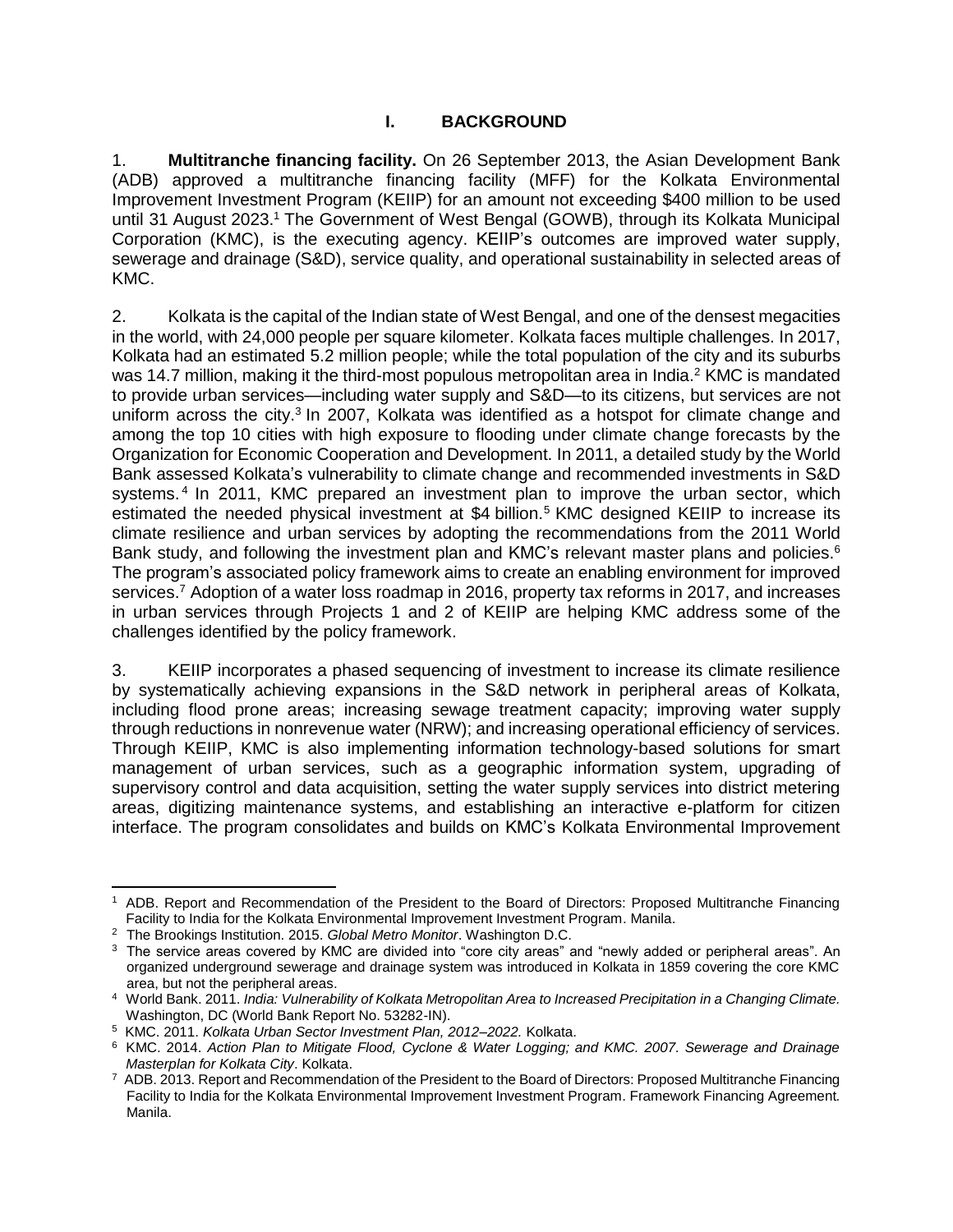2

Project (KEIP), which was implemented during 2000–2013 with the support of two ADB loans.<sup>8</sup> The project was rated *successful*, and was noted by ADB and the government for its good implementation performance among ADB-financed urban projects in India.<sup>9</sup> Long-term and sustained engagement of ADB with this megacity has enabled KMC to retain the successful structure and a majority of the original staff in the dedicated Program Management Unit (PMU) created for KEIP, while adding more capacity to implement KEIIP. This strong ownership from KMC and its experienced and adequately staffed PMU have largely been responsible for making the PMU of KEIP and KEIIP one of the most efficient ADB-funded project implementing agencies in the urban sector of India, disbursing more than \$30 million annually over several consecutive years.

4. **Tranches.** The report and recommendation of the President for the MFF (footnote 1) anticipated three tranches. Two tranches of the MFF were approved with \$300 million converted to loans. The first tranche of \$100 million was approved in October 2013, and supports (i) rehabilitation of water supply services and achievement of 24-hour water supply in one pilot area, Cossipore, through a specialized performance-based NRW reduction contract; (ii) extension of the S&D network; and (iii) development of financial and project management capacity of KMC.<sup>10</sup> The second tranche of \$200 million was approved in August 2016, and supports (i) improvement in the existing water services, including setting the supply system into district metering areas, digitization of maintenance depots, establishment of service centers, NRW reduction; and achievement of 24-hour water supply in two more areas of KMC (Jai Hind and Joka); (ii) extension of the S&D network; and (iii) climate resilience and capacity building for improved efficiency of KMC.<sup>11</sup> On 8 May 2018, the Government of India submitted the periodic financing request (PFR) for the \$100 million final tranche of KEIIP, and provided consent for the attached technical assistance (TA) on 14 March 2018 to be funded from the Urban Climate Change Resilience Trust Fund (UCCRTF) under the Urban Financing Partnership Facility, in the amount of \$2 million to strengthen KMC's capacity to provide resilient urban services. Project 3 was included in India's country operations business plan, 2018–2020.<sup>12</sup> Project 3, supported by the third tranche and attached TA, will continue to expand S&D coverage, provide sewage treatment, and strengthen KMC's capacity for resilient urban services.

## <span id="page-7-0"></span>**II. ASSESSMENT OF MULTITRANCHE FINANCING FACILITY IMPLEMENTATION**

5. **Progress on road map, strategic context**, **and policy framework.** The intended objective of the road map, prepared as part of the framework financing agreement (FFA) for KEIIP (footnote 7), is to adequately and gradually deliver urban services; and achieve targets for improved water supply, S&D, and operational capacity to increase Kolkata's climate resilience. The interventions under projects 1 and 2 conform with the road map, which remains consistent with KMC's priorities. The MFF is relevant and responsive to ADB's policy focus of providing municipal services and mitigating the negative impacts of climate change. In 2016, the GOWB approved an amendment to the KMC Act, 1980 to introduce a unit area-based property tax, a key reform under KEIIP, implementation of which commenced in fiscal year 2017. KMC completed

 8 ADB. [Calcutta Environmental Improvement Project.](https://www.adb.org/projects/29466-013/main#project-overview) Loan 1813-IND for \$250 million was approved on 19 December 2000, with supplementary Loan 2293-IND for \$80 million approved on 14 December 2006.

<sup>9</sup> ADB. 2015. [Completion Report: Kolkata Environmental Improvement Project.](http://www.adb.org/sites/default/files/project-document/173721/29466-013-pcr.pdf) Manila. Project 1 was awarded the best performing ADB-funded project in 2017, after joint annual evaluation by the Ministry of Finance, Government of India, and ADB during their tripartite review meeting of projects in 2017.

<sup>10</sup> ADB. 2014. [Periodic Financing Request Report: Kolkata Environmental Improvement Investment Program, Tranche](https://www.adb.org/projects/42266-023/main)  [1.](https://www.adb.org/projects/42266-023/main) Manila.

<sup>11</sup> ADB. 2016. [Periodic Financing Request Report: Kolkata Environmental Improvement Investment Program,](https://www.adb.org/sites/default/files/project-document/190441/42266-025-pfrr.pdf)  [Tranche](https://www.adb.org/sites/default/files/project-document/190441/42266-025-pfrr.pdf) 2. Manila.

<sup>12</sup> ADB. 2017. *Country Operations Business Plan: India, 2018–2020*. Manila.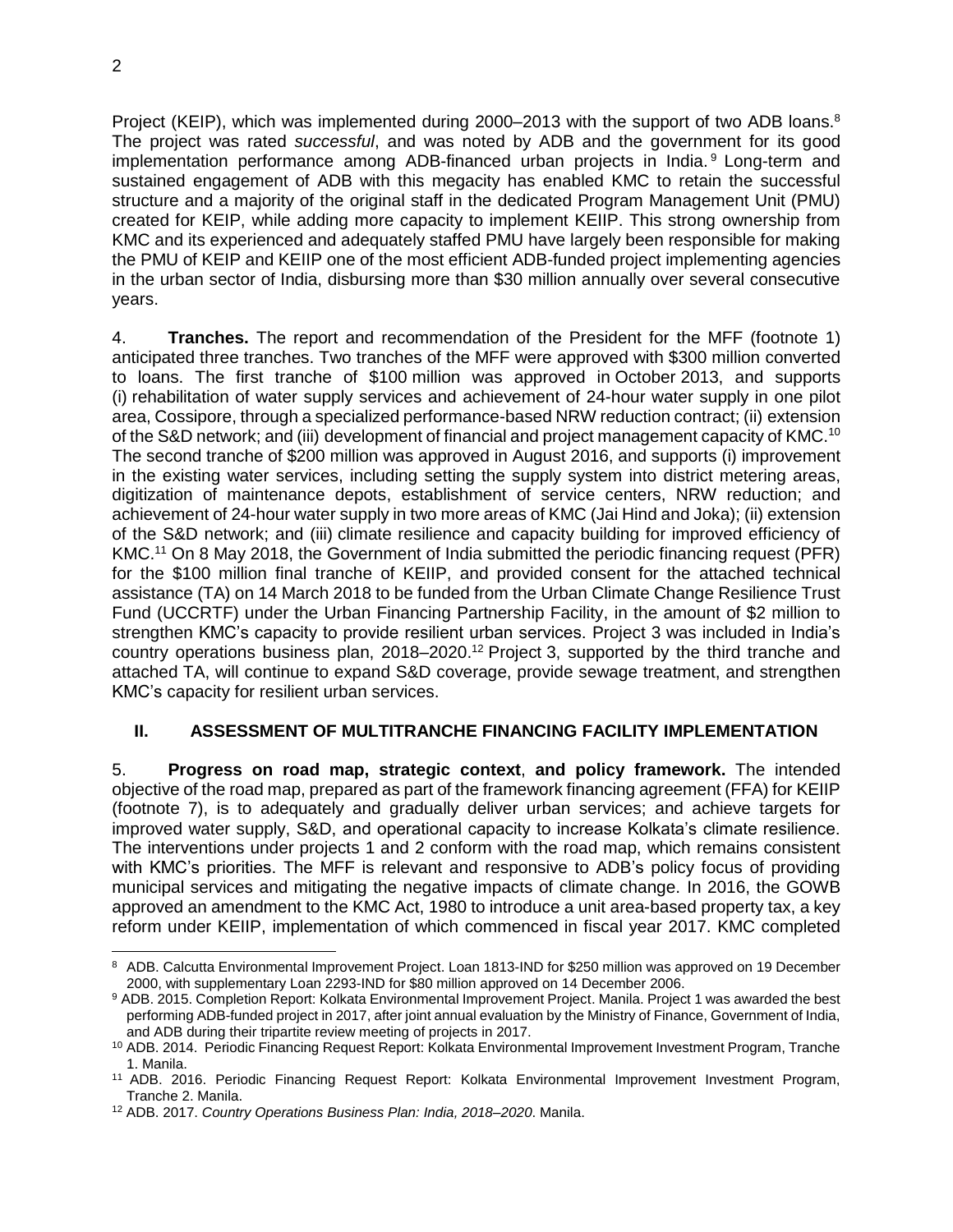comprehensive mapping of properties and utilities using remote sensing and geographic information systems and established a state-of-the-art web-based interactive platform for all KMC departments and citizens to improve urban services. KMC approved its Water Loss Policy Roadmap in February 2016, which includes a commitment to strengthen operational sustainability of services by introducing household-level tariffs by 2019.

6. **Multitranche financing facility progress.** Implementation of the MFF is satisfactory, with good physical progress, and the MFF is expected to be fully utilized within the completion period. With the adoption of the water loss reduction roadmap and introduction of an area-based property tax, KMC is generally on track to achieve the agreed reforms under the MFF. A midterm review of the MFF carried out by ADB in September 2017 confirmed that the MFF and both ongoing tranches are on track to achieve the expected outcomes and outputs. The PMU disbursed over \$40 million in 2017 and is on track to disburse over \$50 million in 2018 under KEIIP.

7. **Progress of Projects 1 and 2.** Projects 1 and 2 are on track to achieving their expected outcomes and outputs.<sup>13</sup> As of 10 August 2018, overall physical progress under Project 1 is at around 75%, contract award is at 96.8% (\$96.8 million) and disbursement is at 53.5% (\$53.5 million). Project 2 is also performing very well. It achieved contract award of over 70% and disbursement over 10% within its first year of implementation. As of 10 August 2018, overall physical progress under Project 2 is at around 30%, cumulative contract award is at 87.1% (\$174.2 million), and disbursement is at 18.5% (\$37.1 million).

8. **Compliance with framework financing agreement undertakings and covenants in loan and project agreements.** KMC is generally complying with the FFA undertakings and loan covenants: (i) Of Project 1's 27 loan covenants, 4 have been complied with; 22 (ongoing covenants) are being complied with; and 1 is not yet due; (ii) of Project 2's 32 loan covenants, 4 have been complied with, 28 are being complied with, and 1 is not yet due; and (iii) all 7 FFA undertakings are being complied with. Although there are delays in implementing some reforms, KMC expects to meet them by the end of the MFF period. A detailed compliance review of the covenants and undertakings is in the government's PFR submitted for tranche 3.

9. **Compliance with safeguard requirements.** ADB assessed the implementation of social and environmental safeguards under Projects 1 and 2, which are classified as category B for both environment and involuntary resettlement and found them to be in compliance with ADB's Safeguard Policy Statement, 2009. An environmental assessment and review framework (EARF) and resettlement framework were prepared for Project 1 and updated for Project 2. ADB approved all initial environmental examinations (IEEs), including environmental management plans (EMPs) and resettlement plans; they were included in the bid documents and contracts, disclosed on the ADB and project websites, and relevant information was shared with concerned stakeholders. No major safeguard issue or gap in implementation has been identified. Grievance redress mechanisms were established. To date, only one major social grievance was received under Project 2, which was successfully resolved at the PMU level. The remaining grievances were minor and resolved in coordination with the contractors at the field level. Implementation of EMPs, resettlement plans, and due diligence reports under both Projects 1 and 2 is satisfactory. Adequate measures are used by the PMU to prevent income loss and disruption during implementation. No indigenous people have been identified in the project-affected areas. Semiannual environmental and social monitoring reports are submitted timely and publicly disclosed.

<sup>13</sup> Projects 1 and 2 are rated *on track* in ADB's online project performance rating platform e-operations system.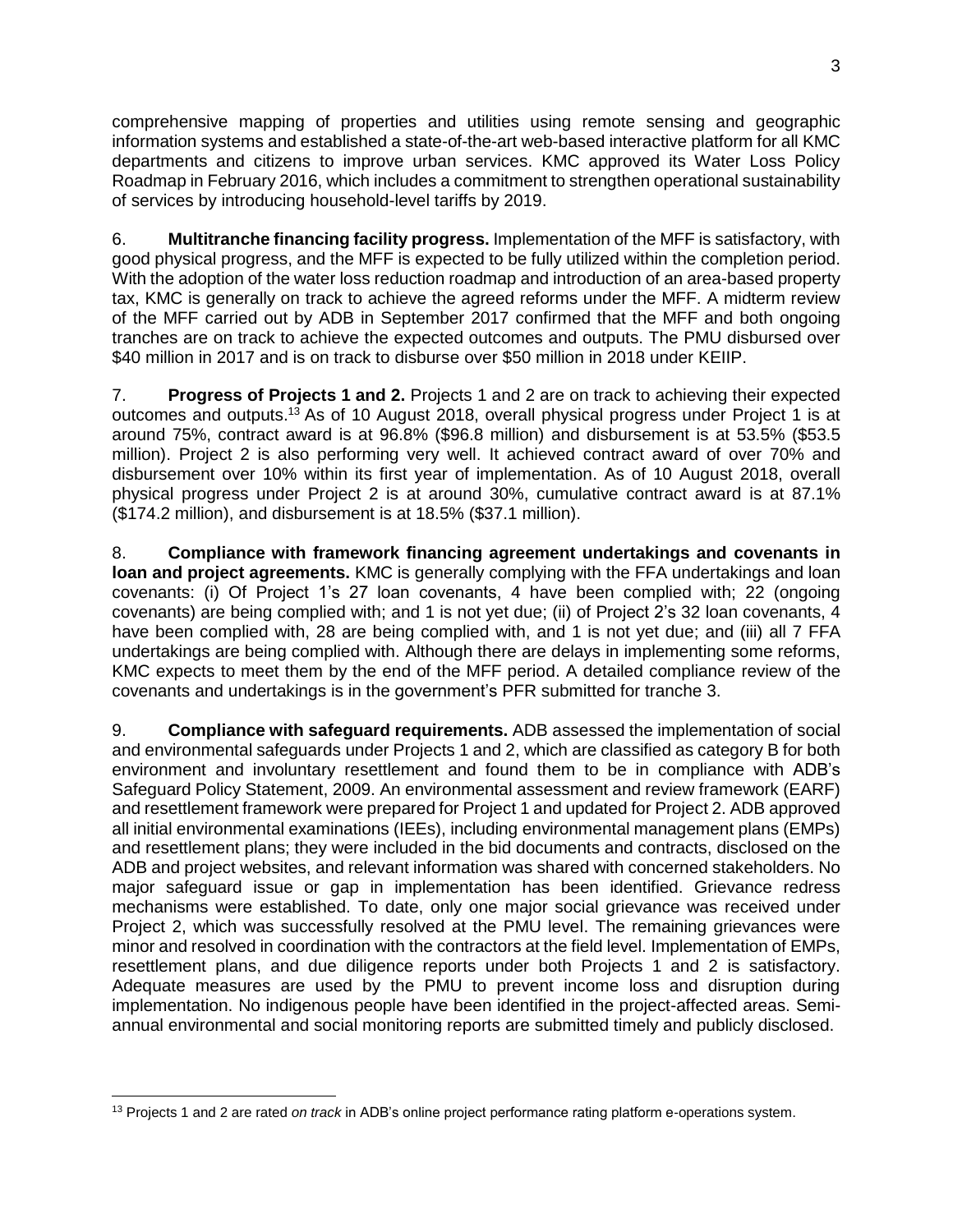10. **Gender.** Implementation of gender action plans (GAP) for both projects are satisfactory. GAP monitoring reports are being submitted regularly and updates are provided in the quarterly progress reports for the projects. Social and gender experts from the project consultants are assisting the PMU in regular updating of the GAP implementation matrix.

11. **Lessons.** Project 1 was designed on the basis of consolidated lessons from KEIP implementation, both with respect to technical design and implementation, and capacity development needs for policy reforms. Key success factors include (i) having an experienced, long-term, and adequately staffed PMU; (ii) using high-technology, such as micro-tunneling for large S&D pipes; (iii) ensuring sector interventions are focused and phased; and (iv) following masterplans. Lessons are detailed in the KEIP project completion report (footnote 9). The PMU has an efficient contract management and monitoring system, such as e-measurement of works, and skilled personnel in place to ensure timely implementation of KEIIP.

## **III. PERIODIC FINANCING REQUEST**

## <span id="page-9-1"></span><span id="page-9-0"></span>**A. Impact and Outcome**

12. Project 3 is aligned with the following impact: access to water supply and sanitation in the service areas of Kolkata Municipal Corporation improved (program-defined). The outcome will be sanitation service quality, operational sustainability, and climate resilience in selected areas of KMC improved. 14

## <span id="page-9-2"></span>**B. Outputs**

13. **Output 1: Sewerage and drainage network extension to peripheral areas continued.** Project 3 will continue expanding S&D services in selected peripheral areas of KMC to at least 3,000 additional households and provide sewage treatment for at least 100,000 households covered under KEIIP. It will construct (i) at least 43 km of additional sewer drain pipes; (ii) four pumping stations and at least 13 km of pumping mains and one existing pumping station upgraded; and (iii) three sewage treatment plants (STPs), with at least 115 million liters per day combined capacity.<sup>15</sup>

14. **Output 2: Operational capacity for urban services strengthened.** Project 3 will support KMC in enhancing its operational capacity and resilience of urban services. It will provide planning, preparatory and transaction advisory services for a comprehensive sanitation improvement in Kolkata, improve inclusiveness of public places, and provide training and capacity building of KMC staff in resilient urban services operations. 16

## <span id="page-9-3"></span>**C. Summary Cost Estimates and Financing Plan**

15. Project 3 is estimated to cost \$143 million, and its investment plan is shown in Table 1.<sup>17</sup>

<sup>&</sup>lt;sup>14</sup> The design and monitoring framework is in Appendix 1.

<sup>&</sup>lt;sup>15</sup> Subprojects proposed will follow the subproject selection criteria in Schedule 4 of the MFF FFA (footnote 7).

 $16$  Output 2 is also supported by the associated TA and will be delivered by the loan consultants being recruited under project 2, the TA consultants, and the project's incremental administration budget.

<sup>&</sup>lt;sup>17</sup> Cost estimates have been prepared by the PMU and project team based on subproject appraisal reports and the PMU's draft procurement plan. The cost estimate model is available from the project team and PMU.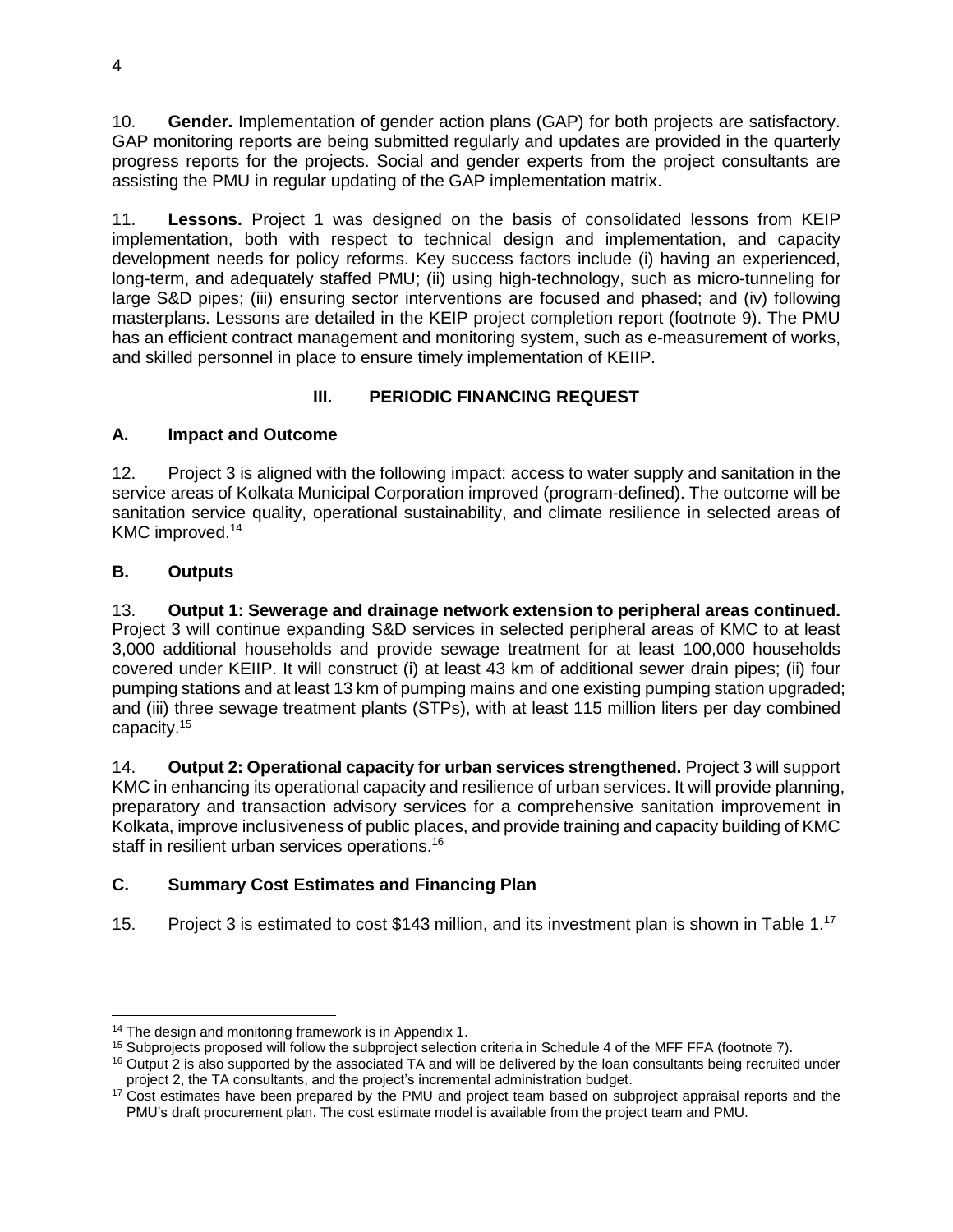## **Table 1: Summary Cost Estimates**

(\$ million)

| <b>Item</b>                                                          |       |
|----------------------------------------------------------------------|-------|
| A. Base Costb                                                        |       |
| Sewerage and drainage network extension to peripheral area continued | 118.3 |
| 2. Operational capacity for urban services strengthened              | 2.0   |
| Subtotal (A)                                                         | 120.3 |
| <b>B.</b> Contingencies <sup>c</sup>                                 | 13.3  |
| C. Financing Charges <sup>d</sup>                                    | 9.4   |
| Total (A+B+C)                                                        | 143.0 |

a In early-2018 prices, using an exchange rate of \$1 =  $\text{\textdegree}65$ .

b Includes taxes and duties of \$12.2 million to be financed from the state government and KMC resources by cash contribution.

c Physical contingencies are computed at 5.0% for civil works and equipment. Price contingencies are computed at 1.5%–1.6% on foreign exchange costs and 4.5%–4.6% on local currency costs; includes provision for potential exchange rate fluctuation under the assumption of a purchasing power parity exchange rate.

<sup>d</sup> Includes interest and commitment charges. Interest during construction for the Asian Development Bank loan has been computed at the 5-year United States dollar fixed-swap rate plus a spread of 0.5% and a maturity premium of 0.1%. Commitment charges for an Asian Development Bank loan are 0.15% per year to be charged on the undisbursed loan amount.

Source: Asian Development Bank estimates.

16. The government submitted the PFR request for a regular loan of \$100 million from ADB's ordinary capital resources to help finance Project 3. The loan will have a 20-year term, including a grace period of 5 years, an annual interest rate determined in accordance with ADB's London interbank offered rate-based lending facility, and such other terms and conditions set forth in the draft loan and project agreements. Based on the straight-line repayment method, the average maturity is 12.75 years and the maturity premium payable to ADB is 0% per year.

17. The summary financing plan is in Table 2. The ADB loan will finance Project 3 expenditures in relation to civil works and equipment, incremental administrative costs, and contingencies. The Government of India will on-lend the ADB loan proceeds to the GOWB. The Government of India and GOWB have assured ADB that they will meet any financing shortfall to ensure that project outputs are fully achieved and provided ADB with (i) reasons for their decision to borrow under ADB's London interbank offered rate-based lending facility, based on the terms and conditions; and (ii) an undertaking that the choice was their own decision and not made based on any communication or advice from ADB.

| <b>Table 2: Summary Financing Plan</b> |  |
|----------------------------------------|--|
|----------------------------------------|--|

| <b>Amount (\$ million)</b> | <b>Share of Total (%)</b> |
|----------------------------|---------------------------|
|                            |                           |
| 100.0                      | 70%                       |
| 43.0                       | 30%                       |
| 143.0                      | 100.0%                    |
|                            |                           |

KMC = Kolkata Municipal Corporation.

Source: Asian Development Bank estimates.

18. Climate mitigation is estimated to cost \$15 million and climate adaptation is estimated to cost \$40 million, of which ADB will finance 100%. Details are in Appendix 1 of the project administration manual (PAM). 18

<sup>&</sup>lt;sup>18</sup> Project administration manual for Project 3 is in Appendix 4.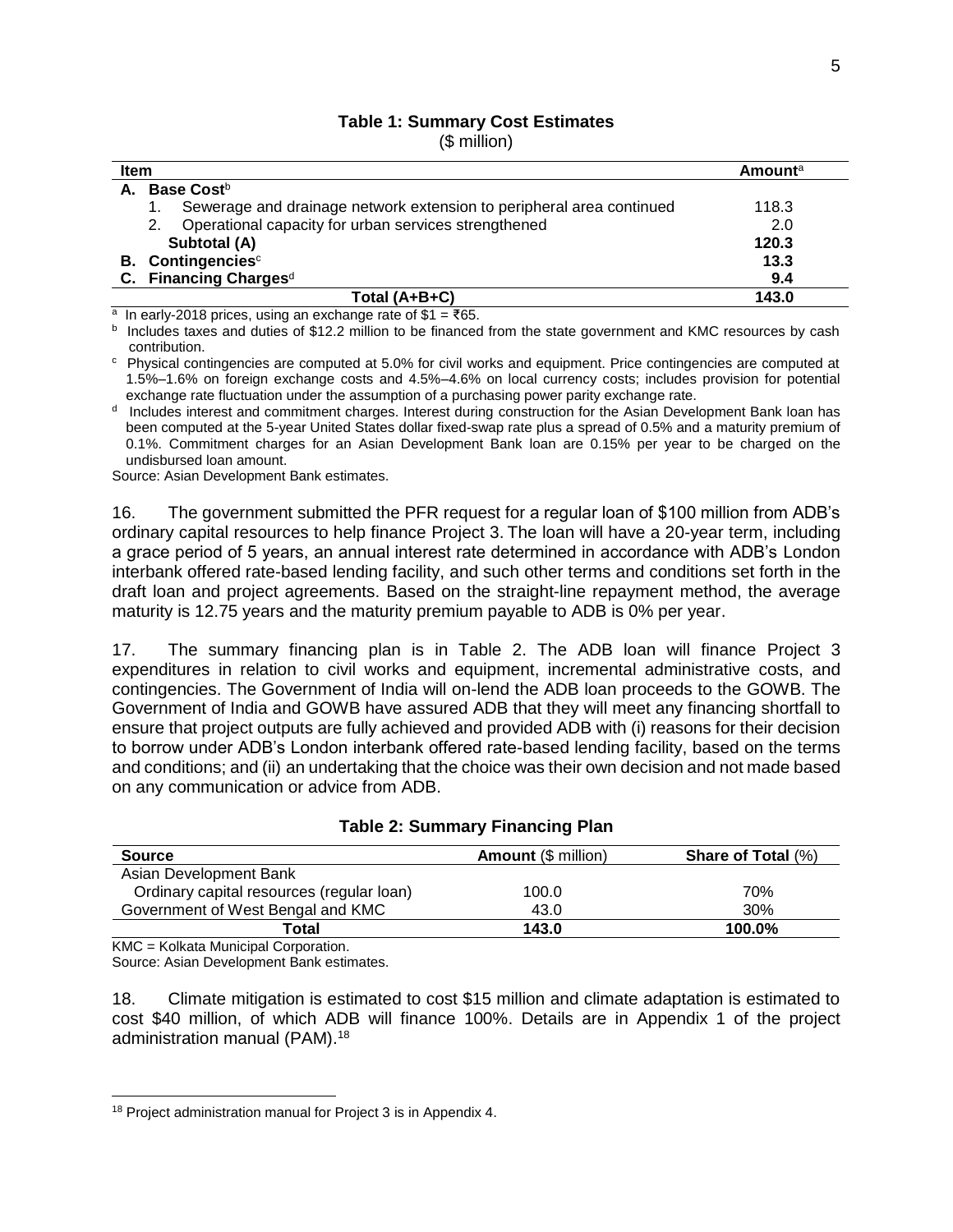### <span id="page-11-0"></span>**D. Implementation Arrangements**

19. The implementation arrangements are summarized in Table 3 and described in detail in the PAM for Project 3 (footnote 18).

| <b>Aspects</b>                     | <b>Arrangements</b>                                                         |                    |                 |  |
|------------------------------------|-----------------------------------------------------------------------------|--------------------|-----------------|--|
| Implementation period              | August 2018-April 2023                                                      |                    |                 |  |
| Estimated completion date          | 30 April 2023                                                               |                    |                 |  |
| Estimated loan closing date        | 31 August 2023                                                              |                    |                 |  |
| Management                         |                                                                             |                    |                 |  |
| Oversight body<br>(i)              | Chair: Minister-in-Charge, Municipal Affairs Department.                    |                    |                 |  |
|                                    | Members: Mayor, KMC; Secretary, Municipal Affairs Department; Chief         |                    |                 |  |
|                                    | Executive Officer, KMDA; and the Municipal Commissioner, KMC. Member-       |                    |                 |  |
|                                    | secretary: Project Director, PMU.                                           |                    |                 |  |
|                                    | Invitees: Directors General of the KMC's Water Supply Department and        |                    |                 |  |
|                                    | Sewerage and Drainage Department.                                           |                    |                 |  |
| (ii)<br>Executing agency           | Government of West Bengal through KMC                                       |                    |                 |  |
| Key implementing agencies<br>(iii) | Program Management Unit created under the KMC                               |                    |                 |  |
| (iv) Implementation unit           | PMU, which is fully staffed with more than 80 personnel.                    |                    |                 |  |
| Procurement <sup>a</sup>           | NCB (Plant)                                                                 | 3 contracts        | \$35.11 million |  |
|                                    | NCB (Works)                                                                 | 5 contracts        | \$82.26 million |  |
|                                    | Shopping                                                                    | Multiple contracts | \$0.2 million   |  |
| Consulting services <sup>b</sup>   | TA consultants (QCBS)                                                       | 83 person-months   | \$2 million     |  |
| Retroactive financing and/or       | Advance contracting for eligible expenditures incurred for civil works and  |                    |                 |  |
| advance contracting                | equipment. Retroactive financing of eligible expenditures incurred not more |                    |                 |  |
|                                    | than 12 months before the signing of the loan agreement and up to a maximum |                    |                 |  |
|                                    | of 20% of the loan amount.                                                  |                    |                 |  |
| <b>Disbursement</b>                | The loan proceeds will be disbursed following ADB's Loan Disbursement       |                    |                 |  |
|                                    | Handbook (2017, as amended from time to time) and detailed arrangements     |                    |                 |  |
|                                    | agreed between the government and ADB.                                      |                    |                 |  |

#### **Table 3: Implementation Arrangements for Project 3**

ADB = Asian Development Bank, KMC= Kolkata Municipal Corporation, KMDA = Kolkata Metropolitan Development Authority, NCB = national competitive bidding, PMU = Program Management Unit, QCBS = quality and cost-based selection, TA = technical assistance.

a Tendering of works contract packages, under advance action, began in October 2017.

**b** Loan consultants engaged under Project 2 will support KMC in design, supervision and management of Project 3. Source: Asian Development Bank.

#### <span id="page-11-1"></span>**E. Project Readiness**

20. Readiness for Project 3 is high, with the following status as of 30 July 2018: (i) the PMU is fully staffed; (ii) all detailed design is completed; (iii) consultants, currently at an advance stage of engagement under Project 2, will carry out supervision for Project 3; (iv) under advance action, about 29% of works contracts have already been awarded, 22% of works packages are in the tender evaluation stage, 36% have been tendered and the remaining 13% of works contracts will be tendered by September 2018; (v) no land is expected to be acquired, and safeguards due diligence has been completed and accepted by ADB for all subprojects; and (vi) most of the environmental certificates and clearances required for works under Project 3 have been received.

## **IV. TECHNICAL ASSISTANCE**

<span id="page-11-2"></span>21. **Strengthening the Capacity of Kolkata Municipal Corporation for Resilient Urban Services.** A total of \$2 million in TA will be financed on a grant basis by the Urban Climate Change Resilience Trust Fund under the Urban Financing Partnership Facility and administered by ADB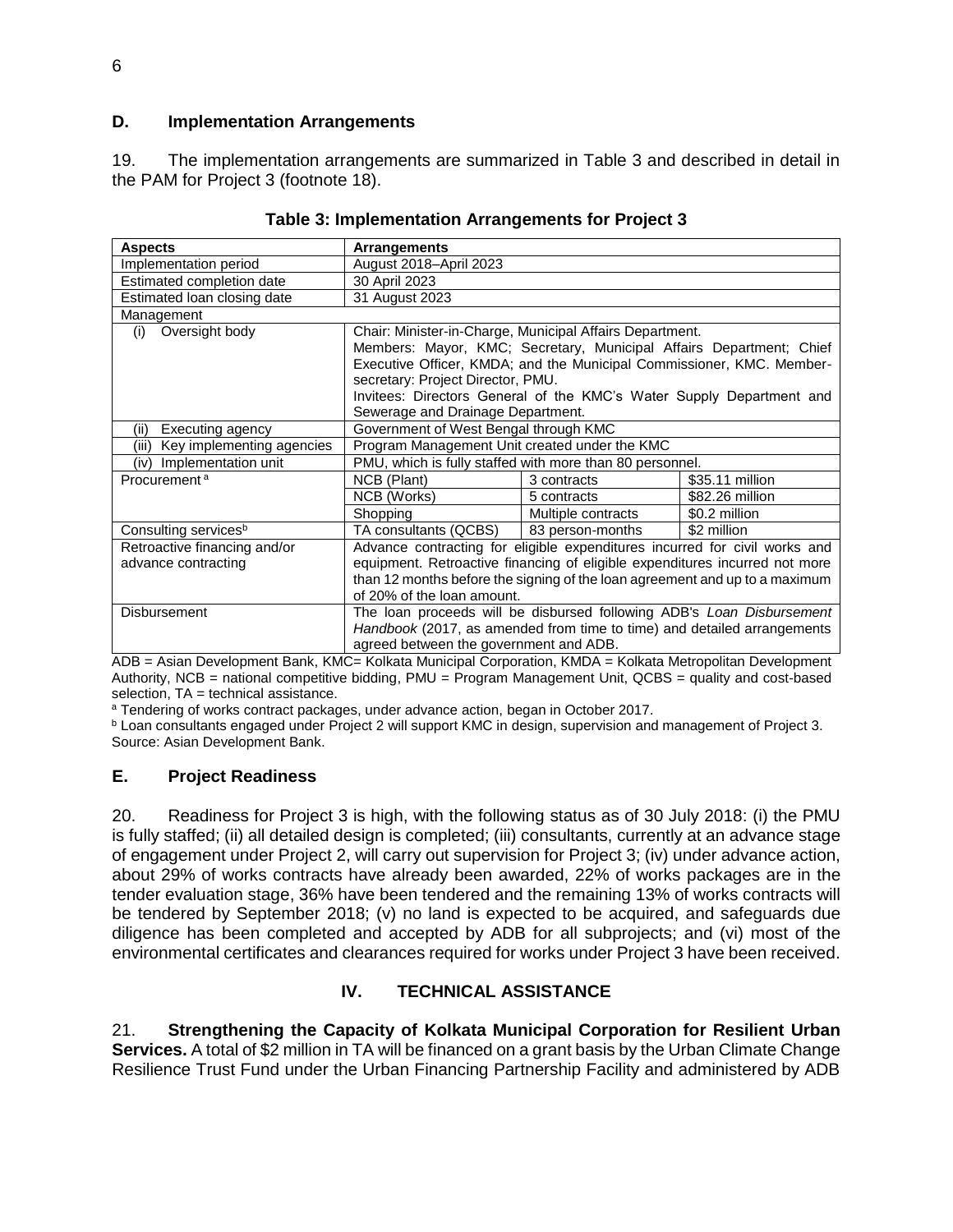to strengthen KMC's capacity in providing climate change-resilient urban services. <sup>19</sup> The TA will assist KMC in (i) preparing detailed feasibility report and transaction advice for climate-resilient solid waste management services for Kolkata; (ii) analyzing gaps and pilot area interventions to make Kolkata's public spaces inclusive; and (iii) improving resilience by building institutional capacity, including through smart urban management systems and community awareness. KMC will provide counterpart staff, office space, and other in-kind contributions. KMC will be the executing and implementing agency for the TA, which will be implemented over 3 years.<sup>20</sup>

## **V. DUE DILIGENCE**

## <span id="page-12-1"></span><span id="page-12-0"></span>**A. Technical**

22. **Use of innovative and high-level technologies.** Project 3 will continue using innovative and high-level technologies, similar to Projects 1 and 2, which are expected to have demonstrative effects for cities in West Bengal. Examples include (i) adopting micro-tunneling to lay large S&D pipes to minimize disruption to traffic and communities; (ii) using electronic measurement systems to manage construction contracts; (iii) using remote sensing, GIS, and information technology based solutions to strengthen city's resilience on disaster management and inclusiveness of public spaces; and (v) using sequencing batch reactors for all STPs, which have smaller footprints and higher treatment efficiency than conventional treatment methods, with supervisory control and data acquisition. All chosen technologies remain appropriate and were selected after lifecycle and least-cost analysis.

23. **Climate change adaptation and mitigation.** All subprojects under KEIIP, including Project 3, are in line with recommendations of the World Bank report (footnote 4) for building Kolkata's climate change resilience. The subproject designs take into account potential climate change scenarios such as increased precipitation. Investments prioritize flood-prone, densely populated, and underserved areas to maximize benefits and increase climate resilience.<sup>21</sup> The attached TA will further strengthen KMC's capacity to provide resilient urban services.

## <span id="page-12-2"></span>**B. Economic and Financial**

24. **Economic analysis.** The economic rationale for the intervention is sound, as Project 3 aims to provide stronger and more sustainable basic urban services that focus on provision of adequate sanitation in the city. The economic analysis evaluated the economic feasibility of Project 3 and considered economic benefits that include savings in: (i) earnings that might otherwise be lost (a) during disease-related sick days, and (b) if a lack of drainage causes waterlogging in residential, commercial and institutional areas; and (ii) road maintenance costs in the waterlogged areas. Project 3's economic internal rate of return is estimated at 11.1%, higher than the economic opportunity cost of capital of 9.0%, indicating a significant economic return. The results of the sensitivity analysis for Project 3 are satisfactory, except when all downside risks are considered simultaneously, i.e., (i) a capital cost overrun of 20%, (ii) an overrun in O&M costs of 20%, (iii) a decrease in estimated benefits of 20%, and (iv) a 1-year delay in implementation. Given that unquantifiable benefits—such as environmental improvements and increased property values—were not included in the analysis, Project 3 is likely to be economically viable, even when all downside risks are combined.<sup>22</sup>

 <sup>19</sup> Financing partners: the Rockefeller Foundation and the governments of Switzerland and the United Kingdom.

<sup>&</sup>lt;sup>20</sup> Technical Assistance for Strengthening the Capacity of Kolkata Municipal Corporation for Resilient Urban Services (Supplementary Appendix A).

<sup>&</sup>lt;sup>21</sup> Detailed information is in Appendix 1 of the PAM (Appendix 4) and the Project Climate Risk Assessment and Management Reporting Report (Supplementary Appendix B).

<sup>&</sup>lt;sup>22</sup> The detailed Economic Analysis for Project 3 is in Appendix 6.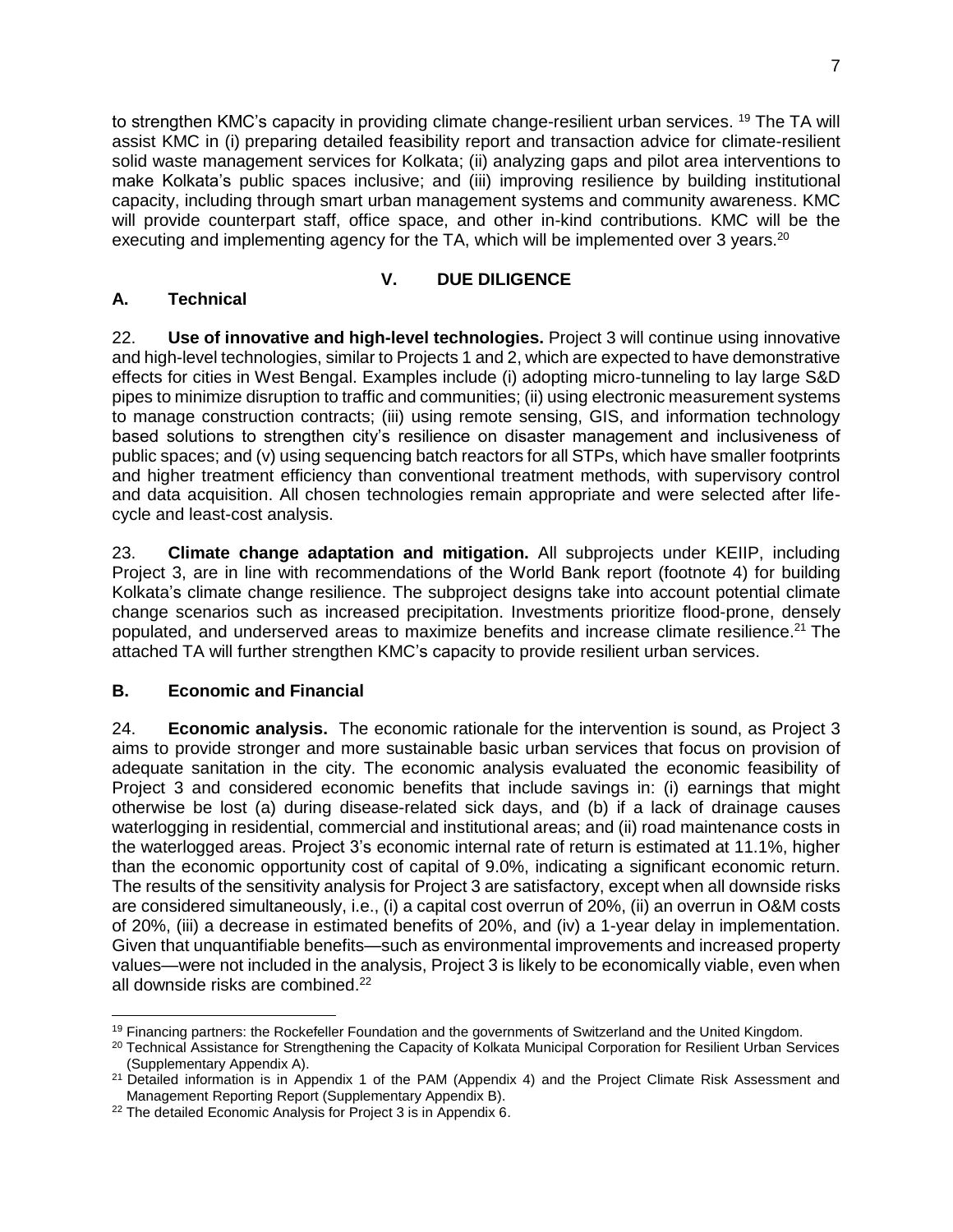25. **Financial analysis.** A financial analysis was conducted to determine KMC's overall financial health, its ability to absorb incremental O&M costs, and debt-service costs of the assets constructed under Project 3. Project 3's ability to meet its costs—including capital expenditure and O&M—out of its revenue streams on a present-value basis was not assessed because S&D does not generate revenue. An incremental recurrent-cost analysis was considered more appropriate for understanding Project 3's financial viability, which indicated that KMC's S&D department would continue to generate surplus revenues, and O&M will remain sustainable if revenue subsidies from the GOWB continue. Although Project 3 is justified primarily on the grounds of economic development and financial sustainability, reforms being carried out by KMC under KEIIP include full water supply metering to the household level and property tax reforms, which are expected to enhance KMC's overall financial sustainability.<sup>23</sup>

## <span id="page-13-0"></span>**C. Governance**

26. A financial management assessment concluded that the KMC can conduct adequate financial management of Project  $3.^{24}$  A significant strength of KMC's financial management system is its experience in implementing large externally funded projects, such as KEIP and Projects 1 and 2 of KEIIP. All projects have experienced timely receipt of counterpart funds and timely disbursements to contractors and consultants, and efficient project management conducted by adequate staff. KMC has established legal, institutional, and monitoring frameworks for budgeting, accounting, and auditing. Based on these factors, the overall risk assessment for Project 3 is moderate. The risk mitigation measures include (i) the commitment of KMC to maintain full PMU staffing, and (ii) extending sufficient training and capacity building support with the help of loan consultants to enhance the PMU's financial management capacity. Consultants will assist with close monitoring and resolution of capacity gaps.

27. ADB's Anticorruption Policy (1998, as amended to date) was explained to and discussed with the Governments of India and West Bengal, and KMC. The specific policy requirements and supplementary measures are described in the PAM (footnote 18). Based on the risk assessments, some project design mitigation measures aim to (i) use the established mechanism for regular voluntary disclosure of project-related information to residents; (ii) use the e-procurement system to enhance transparency; and (iii) use and strengthen the established grievance redress mechanism to ensure rapid, effective resolution of grievances.

## <span id="page-13-1"></span>**D. Poverty, Social and Gender**

 $\overline{a}$ 

28. Project 3 will promote poverty reduction by developing infrastructure, improving residents' quality of life, reducing health morbidity and related health expenditures, and stimulating economic growth. It will provide S&D connections to at least 3,000 households, and sewage treatment to about 100,000 households, including those who are more impacted and vulnerable (e.g., women, children and the poor). Poor households in the project areas will receive 100% free coverage of S&D and sewage collection. The project is classified as effective gender mainstreaming. The Project 3 gender equality and social inclusion (GESI) action plan is included in the PAM, Appendix 4 of the PFR report for Project 3 (footnote 18). The GESI action plan for Project 3 is consistent with the GAP for Projects 1 and 2, continues the focus on gender inclusion and mainstreaming, and has clear targets, responsibilities, and allocation of resources. Capacity

<sup>23</sup> The detailed Financial Analysis for Project 3 is in Appendix 7.

<sup>&</sup>lt;sup>24</sup> The detailed Financial Management Assessment Update is in Supplementary Appendix C.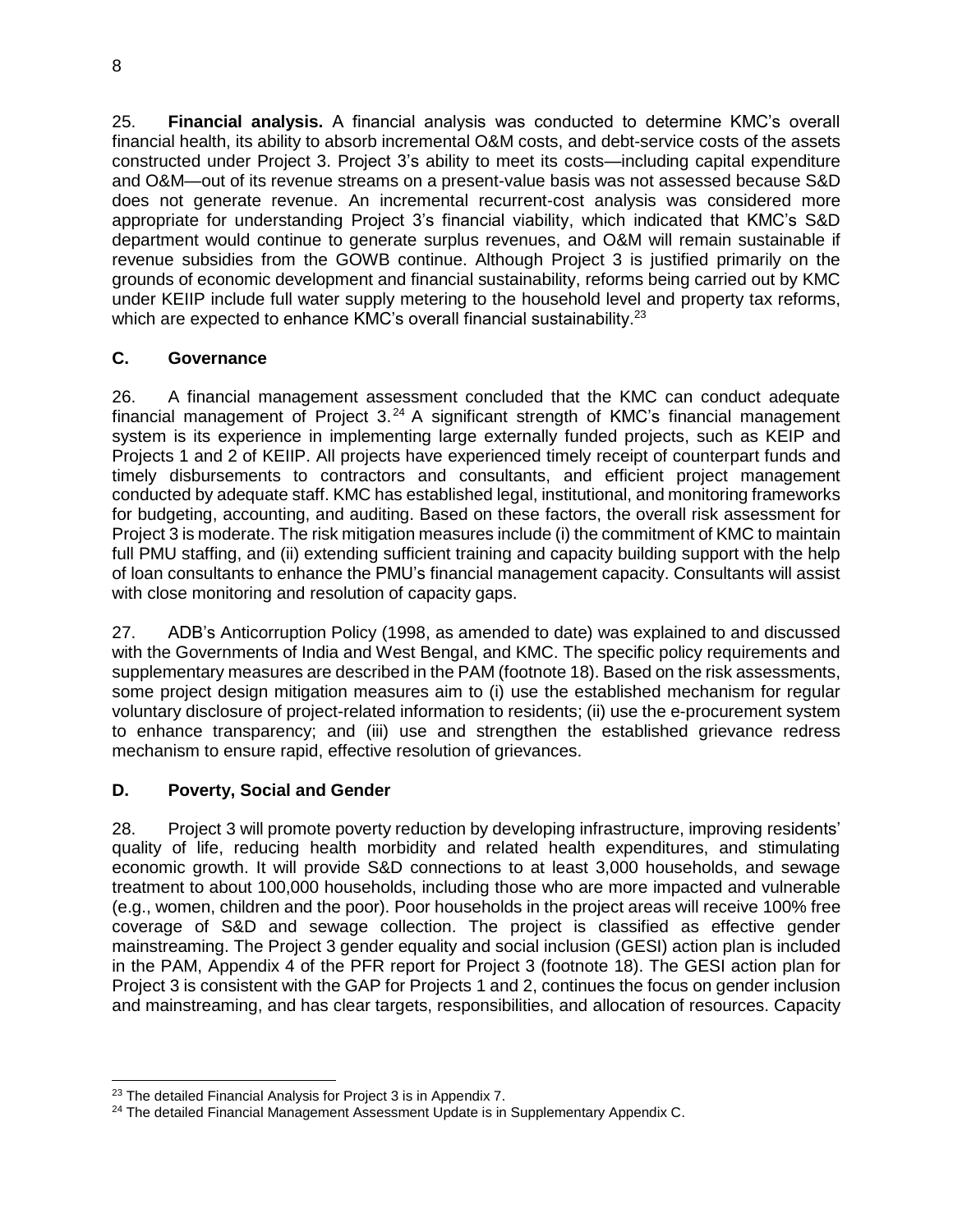building and training on technical, financial, and consumer management skills will strengthen KMC's female staff involved in urban services provision. 25

## <span id="page-14-0"></span>**E. Safeguards**

29. **Environment (category B).** The EARF prepared for Projects 1 and 2 was updated to reflect recently notified government environmental regulations and to guide environmental assessment of subprojects that may be changed and/or updated following ADB approval of Project 3.<sup>26</sup> Seven IEE reports and EMPs were prepared for Project 3 subprojects.<sup>27</sup> No environmentally-sensitive areas are within or adjacent to the subproject sites.<sup>28</sup> Potential impacts are site-specific, few if any are irreversible,  $29$  and they can be mitigated and minimized by applying proven mitigation measures and environmentally-sound design and construction consistent with good practices, as reflected in internationally recognized standards. <sup>30</sup> Stakeholders were consulted during IEE development, and their views incorporated. The consultation process will continue during implementation. The IEEs and EMPs will form part of the bid and contract documents. The PAM includes a grievance redress mechanism. All draft IEEs will be updated if changes incur after detailed design, and works will not commence until ADB reviews and approves final IEEs. The EARF and IEEs are disclosed to affected people and posted on the ADB and project websites. The PMU has demonstrated good safeguards compliance monitoring capacity in previous projects. Adequate consulting support is provided, including for Project 3. The PMU will report semi-annually to ADB on EMP implementation.

30. **Involuntary resettlement (category B).** The resettlement framework adopted for KEIIP in accordance with national and state laws and the ADB Safeguard Policy Statement, 2009 for Projects 1 and 2 remains applicable for Project 3. All Project 3 subprojects have been assessed for involuntary resettlement impacts. The total land requirement for tranche 3 is 4.744 hectares, all of which is vacant and unused government land. The PMU prepared seven due diligence reports for Project 3 subprojects and disclosed those on its website.<sup>31</sup> One S&D subproject is financed by both Projects 2 and 3; the resettlement plan was prepared, approved and disclosed as part of Project 2. Temporary economic impacts resulting from pipelaying works are anticipated to affect 43 shop owners (including six women, one of whom has an income that is below the poverty line). Resettlement plan implementation for two alignments with impacts will be undertaken under Project 2, and for one alignment under Project 3.<sup>32</sup> The grievance redress mechanism is in place and will be disclosed to the beneficiaries and communities around project sites before contracts are awarded. The PMU will prepare semiannual social safeguard monitoring reports; its robust and experienced team has the capacity to monitor compliance.

31. **Indigenous peoples (category C).** No indigenous peoples are found at or near the project sites; therefore, no indigenous people impacts are anticipated.

 <sup>25</sup> A detailed Updated Summary of Poverty Reduction and Social Strategy is in Appendix 8.

<sup>&</sup>lt;sup>26</sup> A detailed Updated Environmental Assessment and Review Framework is in Appendix 9.

<sup>&</sup>lt;sup>27</sup> Seven IEEs were prepared covering all civil works packages; detailed IEEs for Project 3 are in Appendices 10-16.

<sup>&</sup>lt;sup>28</sup> The East Kolkata Wetlands, a designated wetland under the Ramsar Convention, is located 500 meters from S&D subproject 32. However, this work will only involve pipelaying, with wastewater conveyed to the proposed STPs. No subprojects are hydrologically linked to the East Kolkata Wetlands.

<sup>&</sup>lt;sup>29</sup> Construction impacts are mainly expected to result from (i) excavations in narrow roads to lay sewer mains; (ii) potentially hazardous working conditions; (iii) disposal of a moderate quantity of waste soils; and (iv) disturbance of residences, businesses and traffic. Potential impacts resulting from operations of proposed STPs (specifically odor and noise) will be mitigated by including acoustic enclosures and odor control in the STP design.

<sup>30</sup> Such standards include International Finance Corporation. [Environmental, Health, and Safety Guidelines.](https://www.ifc.org/wps/wcm/connect/topics_ext_content/ifc_external_corporate_site/sustainability-at-ifc/policies-standards/ehs-guidelines)

<sup>&</sup>lt;sup>31</sup> Detailed due diligence reports for Project 3 are in Appendices 17-23.

<sup>32</sup> ADB assessed implementation of the resettlement plans under Projects 1 and 2 and found satisfactory.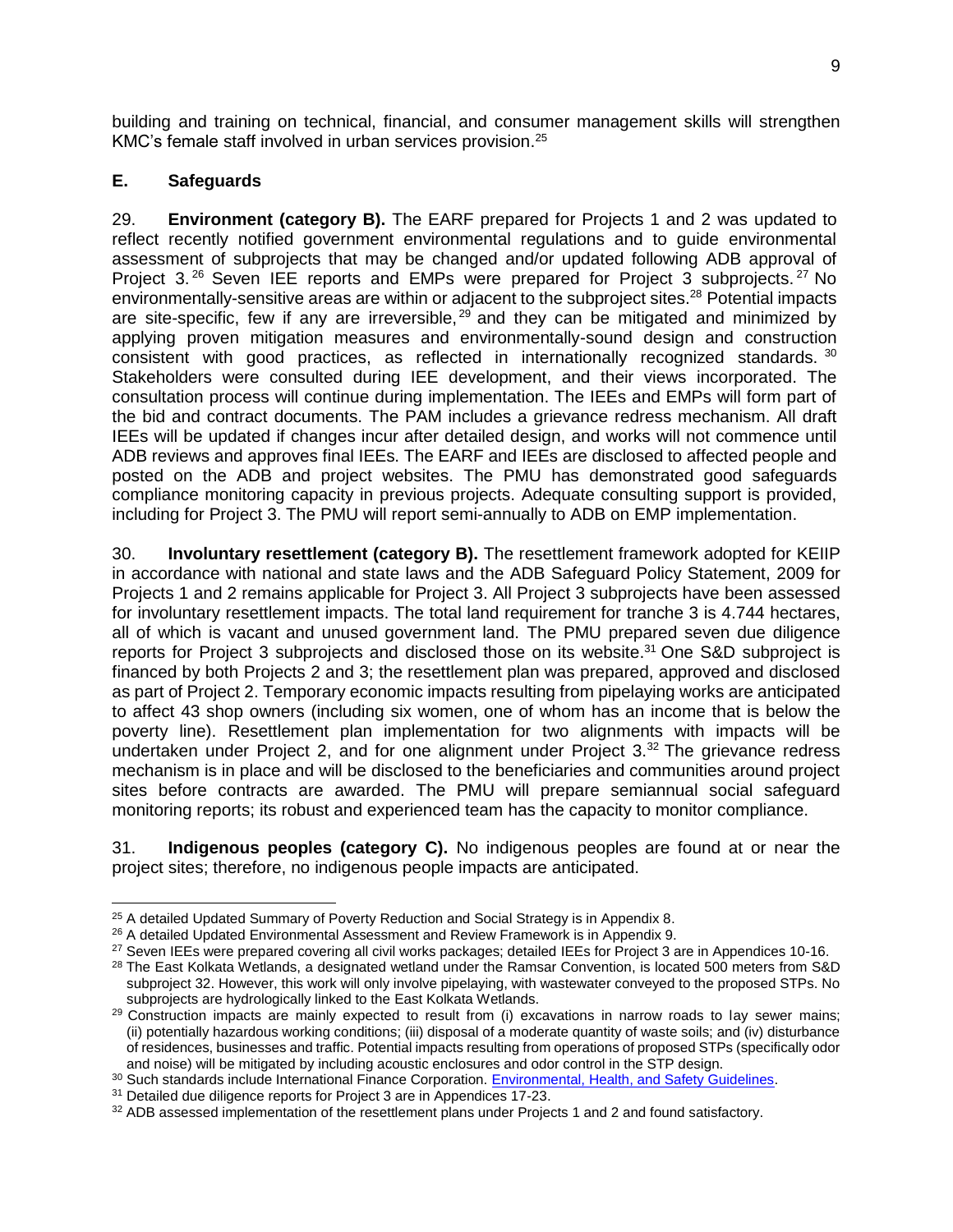## <span id="page-15-0"></span>**F. Summary of Risk Assessment and Risk Management Plan**

32. Major risks to Project 3's success and measures to mitigate those risks are summarized in Table 4.<sup>33</sup> Integrated benefits and impacts from Project 3 are expected to outweigh costs.

| <b>Risks</b>                            | <b>Mitigating Measures</b>                                                                    |
|-----------------------------------------|-----------------------------------------------------------------------------------------------|
|                                         | The lack of an approved water and   KMC has confirmed its full commitment to implementing the |
| sewerage tariff structure may constrain | water loss policy roadmap, including introduction of water and                                |
| achieving<br>KMC.<br>from               | financial sewerage tariffs, starting in the following pilot areas:                            |
| sustainability                          | Cossipore, East Kolkata and Joka                                                              |
| Competing priorities on the part of the | The project incorporates advance planning by KMC, adequate                                    |
| government of West Bengal and KMC       | staffing of the PMU, and support from the associated TA                                       |
| may affect timely project completion    |                                                                                               |

## **Table 4: Summary of Risks and Mitigating Measures**

KMC = Kolkata Municipal Corporation, PMU = Program Management Unit, TA = technical assistance. Source: Asian Development Bank.

## **VI. ASSURANCES AND CONDITIONS**

<span id="page-15-1"></span>33. The government and the KMC have assured ADB that implementation of the project shall conform to all applicable ADB policies including those concerning anticorruption measures, safeguards, gender, procurement, consulting services, and disbursement as described in detail in the updated facility administration manual and loan documents.

34. The government and the KMC have agreed with ADB on certain covenants for the project, which are set forth in the loan agreement and project agreement.

#### **VII. THE PRESIDENT'S DECISION**

<span id="page-15-2"></span>35. On the basis of the approval by ADB's Board of Directors for the provision of loans under the multitranche financing facility in an aggregate principal amount not exceeding \$400,000,000 to India for the Kolkata Environmental Improvement Investment Program, the President has approved the tranche as described in paragraphs 16 and 17 and such other terms and conditions as are substantially in accordance with those set forth in the draft loan and project agreements.

36. Acting under the authority delegated by the Board, the President has also approved the administration by ADB of technical assistance not exceeding the equivalent of \$2,000,000 to the Government of India for Strengthening the Capacity of Kolkata Municipal Corporation for Resilient Urban Services to be provided on a grant basis by the Urban Climate Change Resilience Trust Fund under the Urban Financing Partnership Facility (footnote 19).

13 August 2018 Takehiko Nakao President

<sup>&</sup>lt;sup>33</sup> The risk assessment and management plan prepared for the MFF remains unchanged.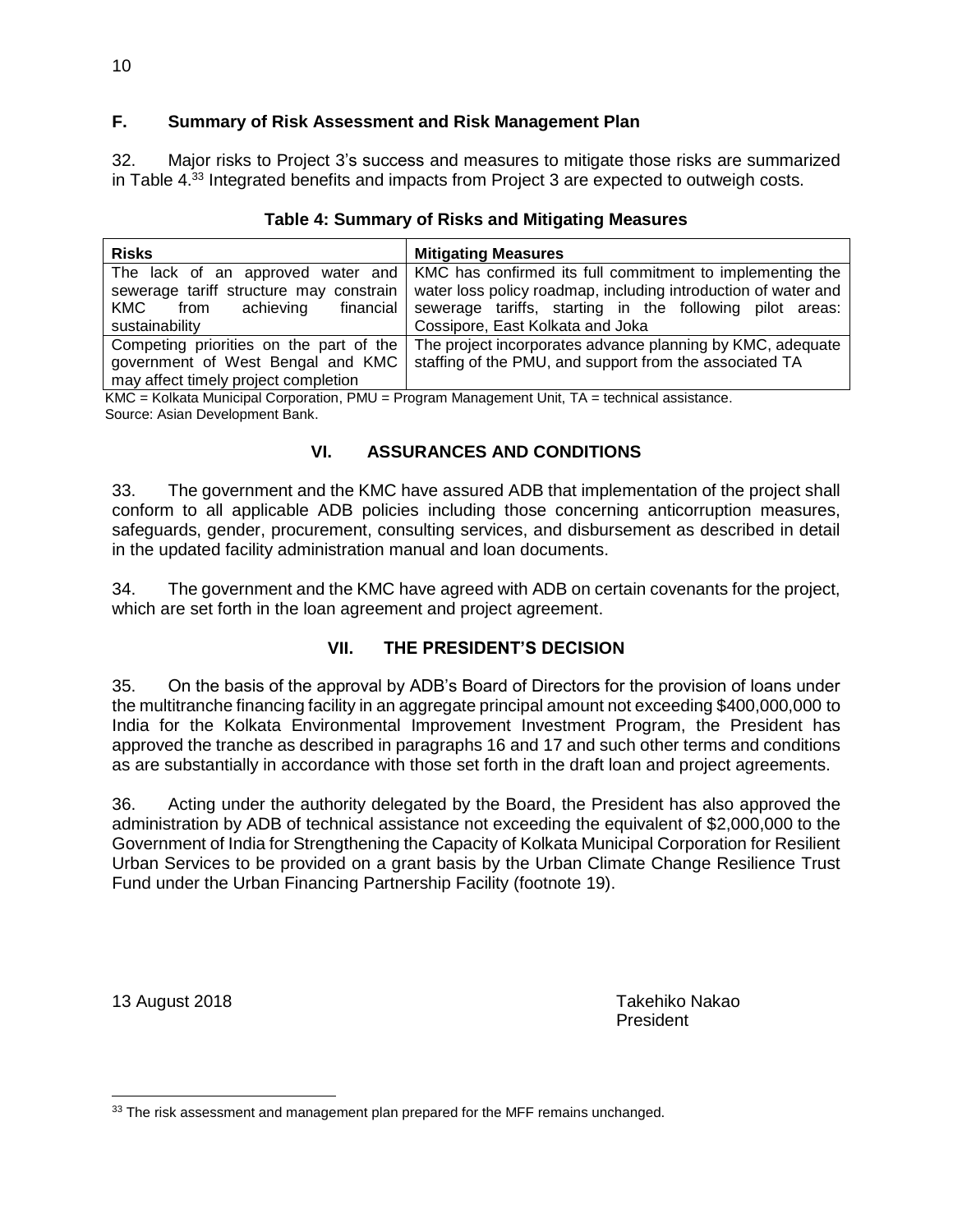## **DESIGN AND MONITORING FRAMEWORK FOR PROJECT 3**

| Impact of the Project is aligned with:                                                                                          |                                                                                                                                                                                                                                                                                                                                                                                                                                                                                                                                                                                                                                                                                                 |                                                                                               |                                                                                                                                   |  |
|---------------------------------------------------------------------------------------------------------------------------------|-------------------------------------------------------------------------------------------------------------------------------------------------------------------------------------------------------------------------------------------------------------------------------------------------------------------------------------------------------------------------------------------------------------------------------------------------------------------------------------------------------------------------------------------------------------------------------------------------------------------------------------------------------------------------------------------------|-----------------------------------------------------------------------------------------------|-----------------------------------------------------------------------------------------------------------------------------------|--|
| Access to water supply and sanitation in the service areas of Kolkata Municipal Corporation improved <sup>a</sup>               |                                                                                                                                                                                                                                                                                                                                                                                                                                                                                                                                                                                                                                                                                                 |                                                                                               |                                                                                                                                   |  |
| <b>Results Chain</b>                                                                                                            | <b>Performance Indicators with</b><br>Targets and Baselines <sup>b</sup>                                                                                                                                                                                                                                                                                                                                                                                                                                                                                                                                                                                                                        | <b>Data Sources and</b><br>Reporting                                                          | <b>Risks</b>                                                                                                                      |  |
| <b>Outcome</b>                                                                                                                  | By 2024:                                                                                                                                                                                                                                                                                                                                                                                                                                                                                                                                                                                                                                                                                        |                                                                                               |                                                                                                                                   |  |
| Sanitation service<br>quality, operational<br>sustainability, and<br>climate resilience in<br>selected areas of KMC<br>improved | a. 100% of collected sewage from<br>100,000 households in project<br>areas treated (2017 baseline:<br>25%)<br>b. Project areas prone to flooding<br>reduced to 5% or less (2017<br>baseline: Around 60% or<br>approximately 600 hectares of<br>project areas experience<br>flooding)                                                                                                                                                                                                                                                                                                                                                                                                            | a and b. Annual reports<br>of KMC's S&D<br>Department, and PMU's<br>project quarterly reports | The lack of an approved<br>water and sewerage tariff<br>structure may constrain<br>KMC from achieving<br>financial sustainability |  |
|                                                                                                                                 | c. O&M cost recovery by KMC's<br>S&D Department exceeds<br>100% (2017 baseline: 100%)                                                                                                                                                                                                                                                                                                                                                                                                                                                                                                                                                                                                           | c. KMC's audited<br>financial statements                                                      |                                                                                                                                   |  |
| <b>Outputs</b>                                                                                                                  | By 2023:                                                                                                                                                                                                                                                                                                                                                                                                                                                                                                                                                                                                                                                                                        |                                                                                               |                                                                                                                                   |  |
| 1. Sewerage and<br>drainage network<br>extension to peripheral<br>areas continued                                               | 1a. At least 43 km of additional<br>sewer drain pipes<br>commissioned (2017 baseline:<br>$\left( 0\right)$<br>1b. Four additional pumping<br>stations and at least 13 km of<br>pumping mains commissioned,<br>and one existing pumping<br>station upgraded<br>$(2017)$ baseline: 0)<br>1c. Three additional STPs with at<br>least 115 MLD of combined<br>capacity commissioned (2017<br>baseline: two existing STPs<br>with 102 MLD of combined<br>capacity)<br>1d. At least 3,000 additional<br>households (including 100% of<br>vulnerable households, and<br>households headed by female)<br>in the project areas connected<br>to S&D network <sup>c</sup> (2017<br>baseline: 0)<br>By 2023: | 1a-1d. PPMS and<br>quarterly progress<br>reports from the PMU<br>approved by KMC              | Competing priorities on<br>the part of the<br>Government of West<br>Bengal and KMC may<br>affect timely project<br>completion     |  |
| 2. Operational capacity<br>for urban services<br>strengthened                                                                   | 2a. At least 20% staff employed at<br>the three additional STPs<br>constructed under the project<br>are female (2017 baseline: 0)                                                                                                                                                                                                                                                                                                                                                                                                                                                                                                                                                               | 2a. KMC's annual<br>reports                                                                   |                                                                                                                                   |  |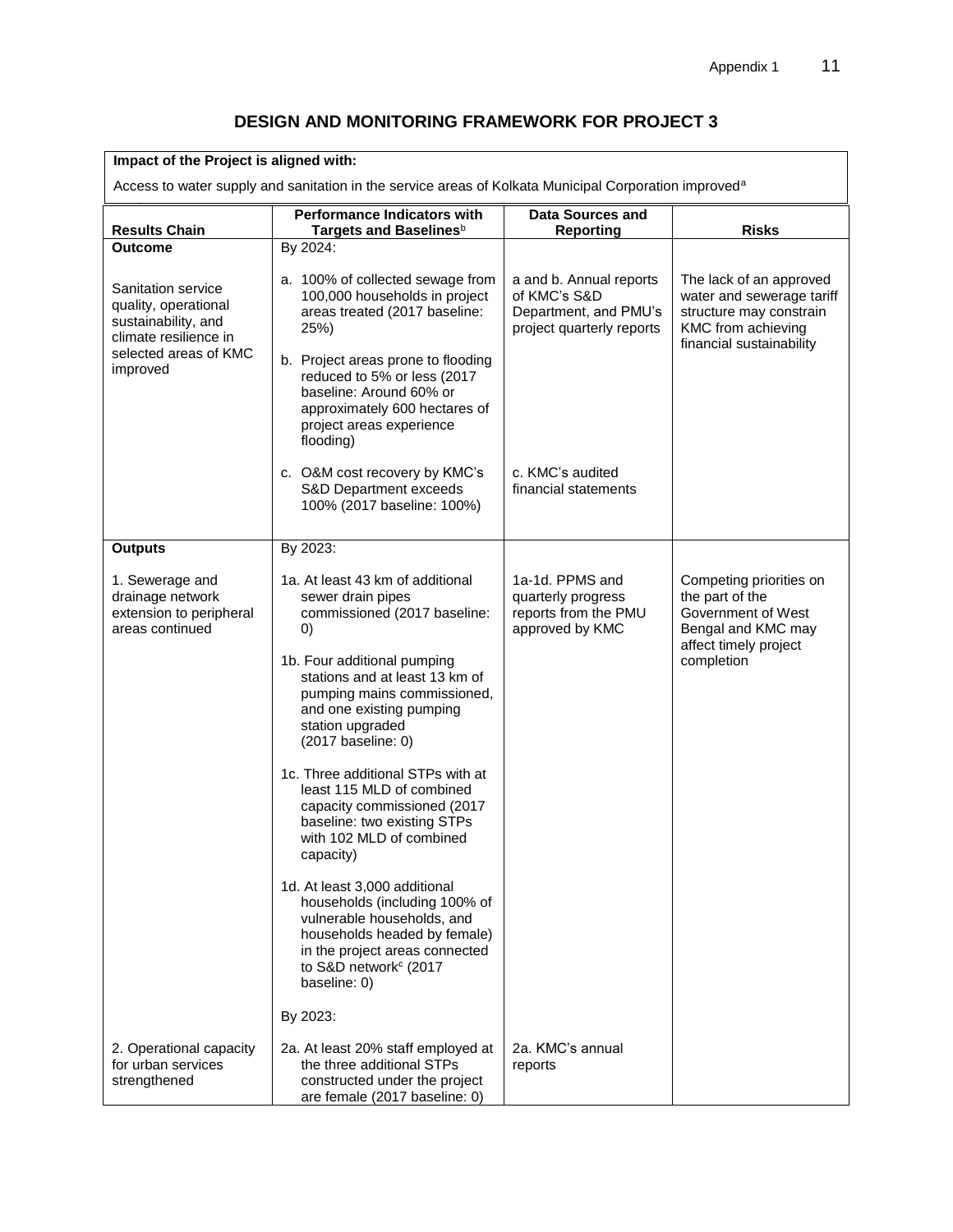|                                                                                                                                                                                                                                                                                                                                                                                                                                                                                                                                                                                                                                                                                                                                                                                                                                                                                                                                                                                                                                                                                                                                                                                                                                                                                                                                                                                                                                                                                                          | <b>Performance Indicators with</b>                                                                                                                                                                                                                                    | <b>Data Sources and</b>                                                                                                                    |              |  |
|----------------------------------------------------------------------------------------------------------------------------------------------------------------------------------------------------------------------------------------------------------------------------------------------------------------------------------------------------------------------------------------------------------------------------------------------------------------------------------------------------------------------------------------------------------------------------------------------------------------------------------------------------------------------------------------------------------------------------------------------------------------------------------------------------------------------------------------------------------------------------------------------------------------------------------------------------------------------------------------------------------------------------------------------------------------------------------------------------------------------------------------------------------------------------------------------------------------------------------------------------------------------------------------------------------------------------------------------------------------------------------------------------------------------------------------------------------------------------------------------------------|-----------------------------------------------------------------------------------------------------------------------------------------------------------------------------------------------------------------------------------------------------------------------|--------------------------------------------------------------------------------------------------------------------------------------------|--------------|--|
| <b>Results Chain</b>                                                                                                                                                                                                                                                                                                                                                                                                                                                                                                                                                                                                                                                                                                                                                                                                                                                                                                                                                                                                                                                                                                                                                                                                                                                                                                                                                                                                                                                                                     | Targets and Baselines <sup>b</sup>                                                                                                                                                                                                                                    | <b>Reporting</b>                                                                                                                           | <b>Risks</b> |  |
|                                                                                                                                                                                                                                                                                                                                                                                                                                                                                                                                                                                                                                                                                                                                                                                                                                                                                                                                                                                                                                                                                                                                                                                                                                                                                                                                                                                                                                                                                                          | 2b. At least 80% of eligible KMC<br>and PMU staff, including 100%<br>of eligible female staff,<br>reported increased knowledge<br>on climate resilience, NRW<br>reduction and smart water<br>management (2017 baseline:<br>$0\%$ <sup>d</sup><br>2c.80% of female who | 2b-2e. Annual reports of<br>KMC's Water and S&D<br>departments, PPMS,<br>and quarterly progress<br>reports from the PMU<br>approved by KMC |              |  |
|                                                                                                                                                                                                                                                                                                                                                                                                                                                                                                                                                                                                                                                                                                                                                                                                                                                                                                                                                                                                                                                                                                                                                                                                                                                                                                                                                                                                                                                                                                          | participated in IEC activities<br>reported increased awareness<br>on water hygiene and safe<br>sanitation practices (2017<br>baseline: 0%)                                                                                                                            |                                                                                                                                            |              |  |
|                                                                                                                                                                                                                                                                                                                                                                                                                                                                                                                                                                                                                                                                                                                                                                                                                                                                                                                                                                                                                                                                                                                                                                                                                                                                                                                                                                                                                                                                                                          | 2d. Vulnerability map of public<br>places completed and its use<br>for climate resilience and<br>inclusiveness pilot tested (2017<br>baseline: 0)                                                                                                                     |                                                                                                                                            |              |  |
|                                                                                                                                                                                                                                                                                                                                                                                                                                                                                                                                                                                                                                                                                                                                                                                                                                                                                                                                                                                                                                                                                                                                                                                                                                                                                                                                                                                                                                                                                                          | 2e. Detailed feasibility<br>assessment, due diligence,<br>and transaction advisory for<br>climate-resilient solid waste<br>management and drainage<br>infrastructure of KMC<br>completed (2017 baseline:<br>None)                                                     |                                                                                                                                            |              |  |
| <b>Key Activities with Milestones</b><br>Output 1. Sewerage and drainage extension to peripheral areas continued<br>1.1 Commission S&D network and one pumping station in borough IX (Q2 2018-Q2 2021)<br>1.2 Commission S&D network and one pumping station in borough XVI (Q3 2018-Q1 2022)<br>1.3 Commission S&D network and one pumping station in borough XII (Q4 2018-Q2 2022)<br>1.4 Construct and commission STP near Joka Tram Depot (Q2 2018-Q2 2021)<br>1.5 Construct and commission STP near MG Road (Q3 2018-Q3 2021)<br>1.6 Construct and commission STP at Rajpur Sonarpur (Q4 2018-Q4 2021)<br>1.7 Construct and commission one pumping station at Lalababu Nikashi and upgrade one pumping station at Sakuntala<br>Park (Q4 2018-Q2 2021)<br>1.8 Install house connections (Q4 2018-Q3 2022)<br>Output 2. Operational capacity for urban services strengthened<br>2.1 Develop capacity of KMC staff on climate-resilient urban services management and solid waste management. (Q2<br>2018-Q2 2023)<br>2.2 Complete feasibility study and transaction advisory on solid waste management for Kolkata (Q4 2018-Q2 2021)<br>2.3 Complete mapping and piloting to improve public spaces (Q3 2018–Q2 2020)<br>2.4 Conduct regular monitoring, reporting and evaluation, and implement project communication strategy (Q2 2018–<br>Q2 2023)<br>2.5 Disclose project information to public (Q1 2018-Q2 2023)<br><b>Inputs</b><br>ADB: \$100 million (regular ordinary capital resources loan) |                                                                                                                                                                                                                                                                       |                                                                                                                                            |              |  |
| Government and KMC: \$43 million                                                                                                                                                                                                                                                                                                                                                                                                                                                                                                                                                                                                                                                                                                                                                                                                                                                                                                                                                                                                                                                                                                                                                                                                                                                                                                                                                                                                                                                                         | UCCRTF under UFPF: \$2 million (technical assistance)                                                                                                                                                                                                                 |                                                                                                                                            |              |  |
| <b>Assumptions for Partner Financing</b>                                                                                                                                                                                                                                                                                                                                                                                                                                                                                                                                                                                                                                                                                                                                                                                                                                                                                                                                                                                                                                                                                                                                                                                                                                                                                                                                                                                                                                                                 |                                                                                                                                                                                                                                                                       |                                                                                                                                            |              |  |
| Not Applicable                                                                                                                                                                                                                                                                                                                                                                                                                                                                                                                                                                                                                                                                                                                                                                                                                                                                                                                                                                                                                                                                                                                                                                                                                                                                                                                                                                                                                                                                                           |                                                                                                                                                                                                                                                                       |                                                                                                                                            |              |  |